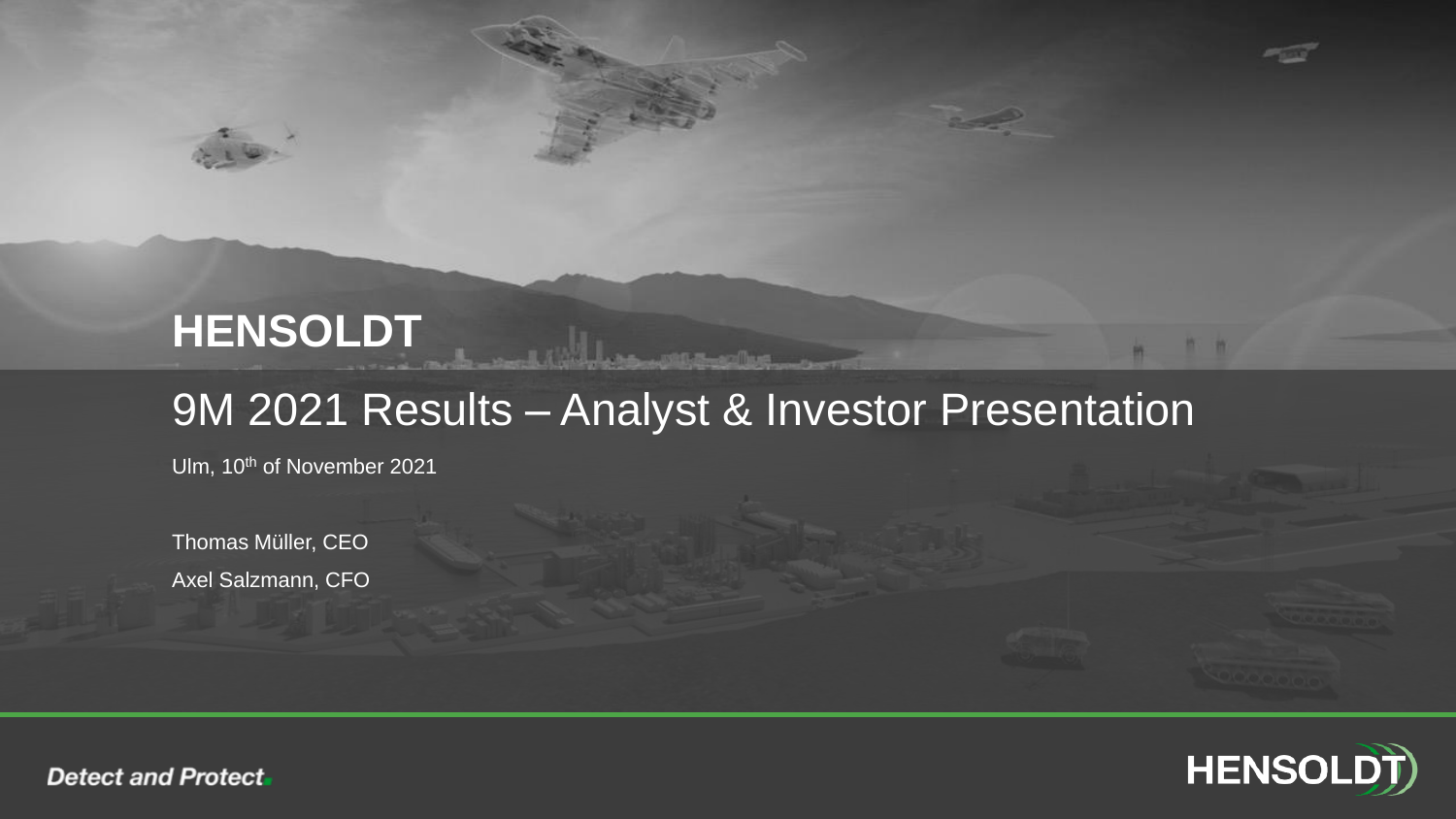# Disclaimer

This presentation and the information contained herein are for information purposes only and should not be treated as investment advice or recommendation. It is not, and nothing in it should be construed as an offer for sa offer to purchase or subscribe to, any securities in any jurisdiction. Neither this presentation nor anything contained therein shall form the basis of, or be relied upon in connection with, any commitment or contract what constitute a prospectus in whole or in part, and any decision to invest in securities should be made solely on the basis of the information to be contained in a prospectus and on an independent analysis of the information presentation may not, at any time, be reproduced, distributed or published (in whole or in part) without prior written consent of HENSOLDT. Any securities referred to herein have not been and will not be registered under t as amended (the "Securities Act"), or the laws of any state of the United States, and may not be offered, sold or otherwise transferred in the United States absent registration or pursuant to an available exemption from re Act.

Certain financial information including financial information as of and for the 9M period ended September 30, 2021 is unaudited. This presentation contains certain supplemental financial or operative measures that are not International Financial Reporting Standards as adopted by the European Union ("IFRS") or any other generally accepted accounting principles, and are therefore considered non-IFRS measures. We believe that such non-IFRS mea considered in conjunction with (but not in lieu of) other measures that are computed in accordance with IFRS, enhance the understanding of our business, results of operations, financial position or cash flows. There are, h associated with the use of non-IFRS measures including (without limitation) the limitations inherent in the determination of relevant adjustments. The non-IFRS measures used by us may differ from, and may not be comparable measures used by other companies.

The information contained in this presentation has not been independently verified, and no representation or warranty, express or implied, is made as to the fairness, accuracy, completeness or correctness of the informatio reliance should be placed on it. HENSOLDT does not accept any liability for any loss howsoever arising (in negligence or otherwise), directly or indirectly, from this presentation or its contents or otherwise arising in co shall not, however, restrict or exclude or limit any duty or liability to a person under any applicable law or requlation of any jurisdiction which may not lawfully be disclaimed (including in relation to fraudulent misrep

The information contained in this presentation is provided as of the date of this presentation and is subject to change without notice.

## Forward Looking Statement

This presentation may contain forward-looking statements about HENSOLDT and its businesses, including statements concerning its strategies, future growth potential of markets and products, profitability in specific areas, development of and competition in economics and markets. These statements are based on the current views, expectations, assumptions and information of management, and are based on information currently available to managem looking statements can be identified by words such as "anticipates," "intends," "plans," "seeks," "believes," "estimates," "expects" and similar references to future periods.

Any such forward-looking statements involve known and unknown risks which may cause actual results to differ significantly from any future results expressed or implied. While we believe that the assumptions made and the ex today's presentation are reasonable, no assurance can be given that such assumptions or expectations will prove to have been correct. The risks and uncertainties which these forward-looking statements may be subject to inc future market developments and the impact of global and European social, political and economic events and developments, including the COVID-19 pandemic, as well as defence and security spending by governments, legal restr applicable to sales of HENSOLDT's products, including government approval requirements and moratoriums, international conflicts and political developments affecting HENSOLDT, including by way of new export restrictions, tr support for competitors, HENSOLDT's inclusion and participation in major defence projects and platforms and HENSOLDT's competitive situation.

The company assumes no liability whatsoever to update these forward-looking statements or to adjust them to future events or developments.

HENSOLDT's public reports and presentations are available via www.hensoldt.net

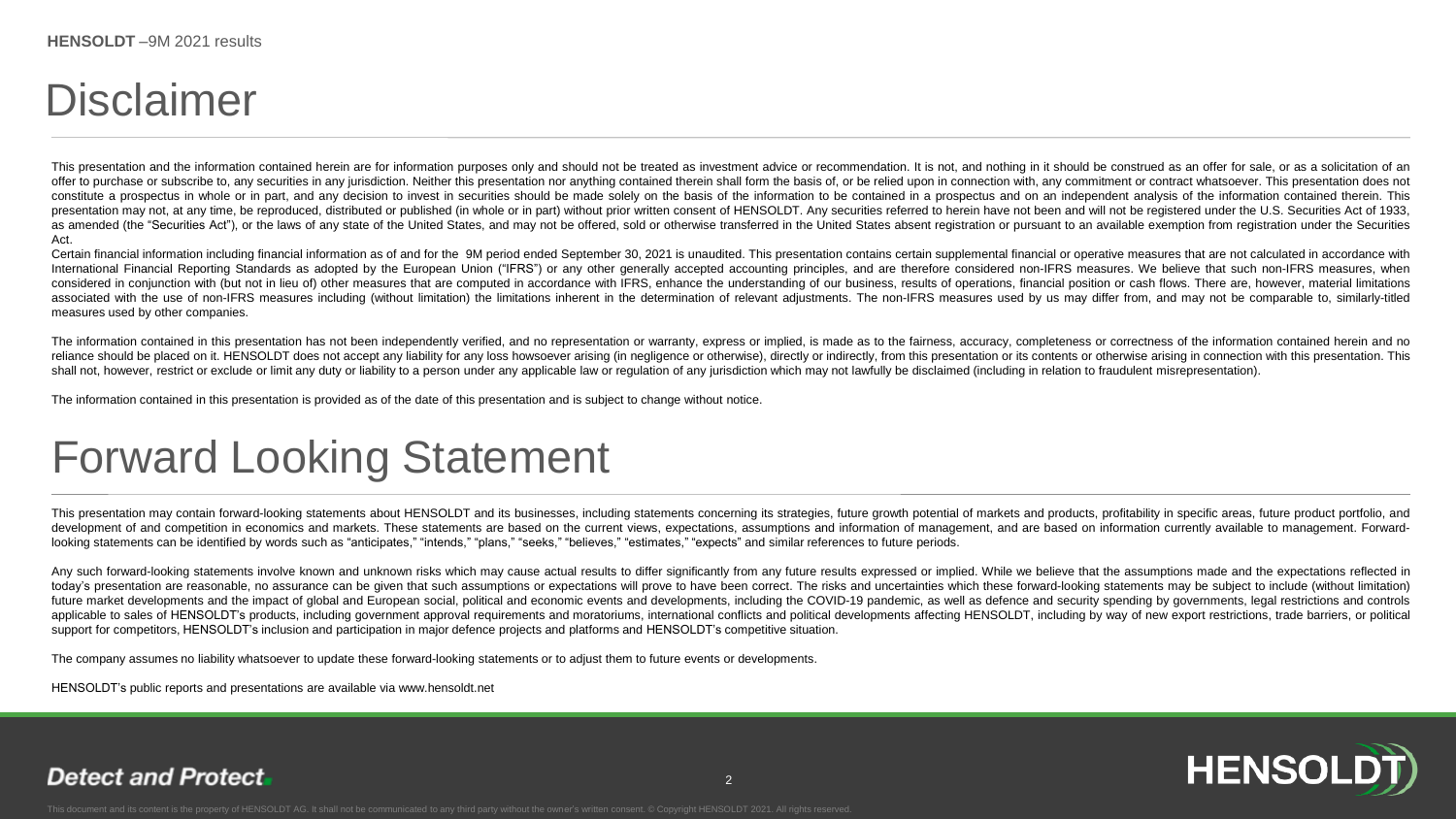# **HENSOLDT** Business Update

<u> Mars antrastus</u>



**竹竹**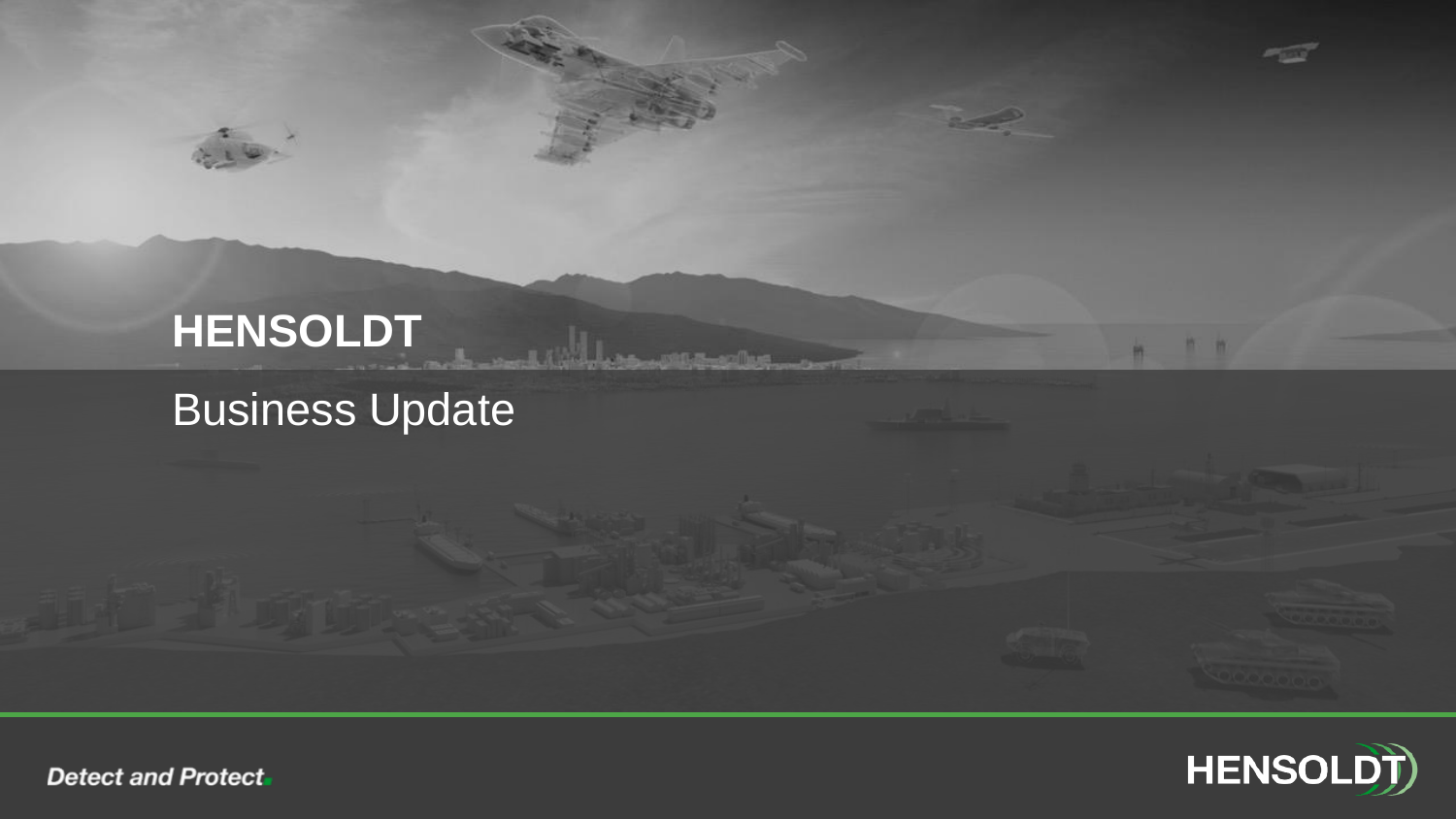**Detect and Protect** 

## HENSOLDT: Strong momentum continues



(1) Order backlog is defined as the value of the order book at the respective reporting date by keeping record of customer orders starting from the opening stock and taking into account revenue and adjustments for the resp

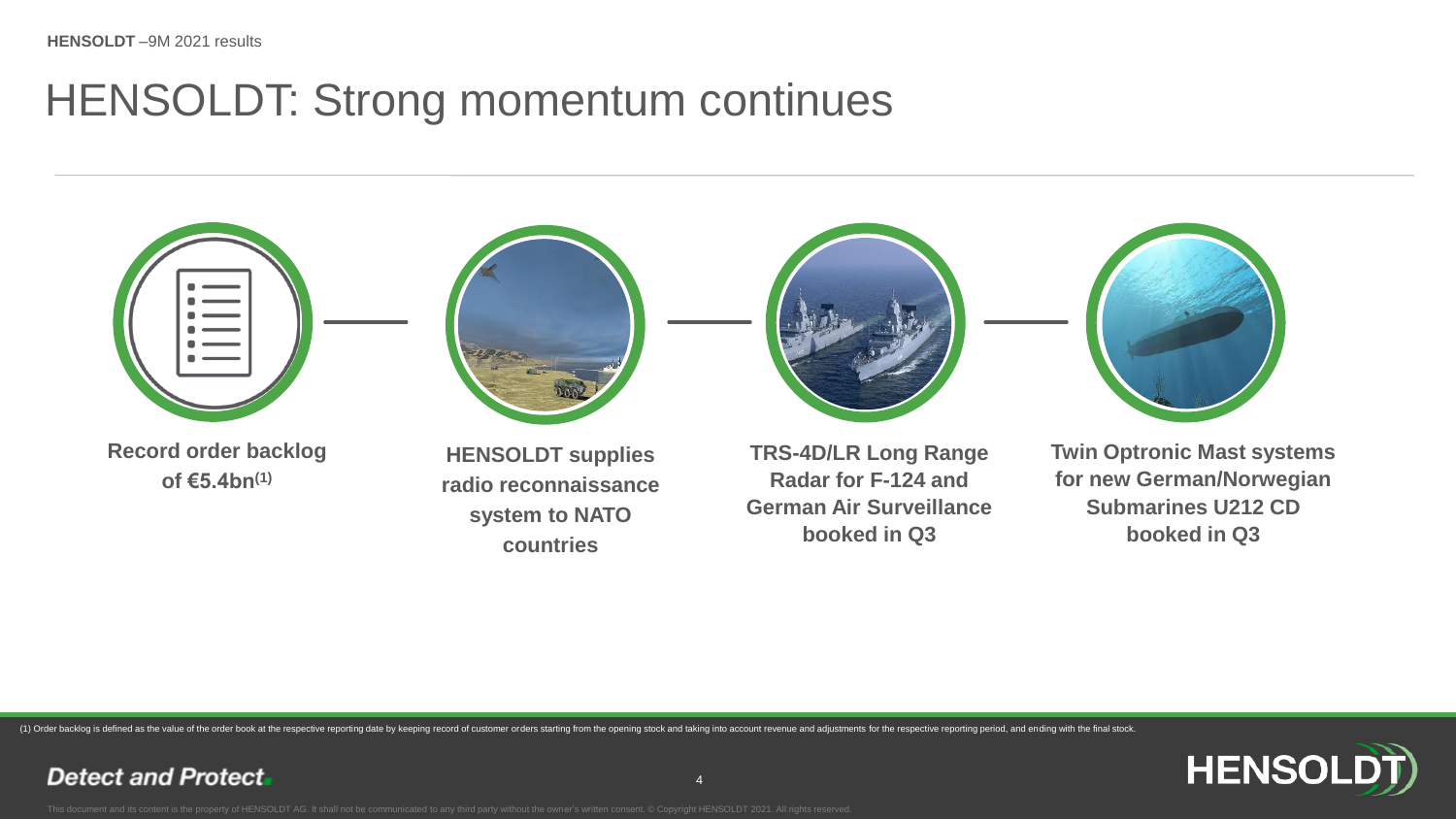# HENSOLDT: Leading high technology portfolio



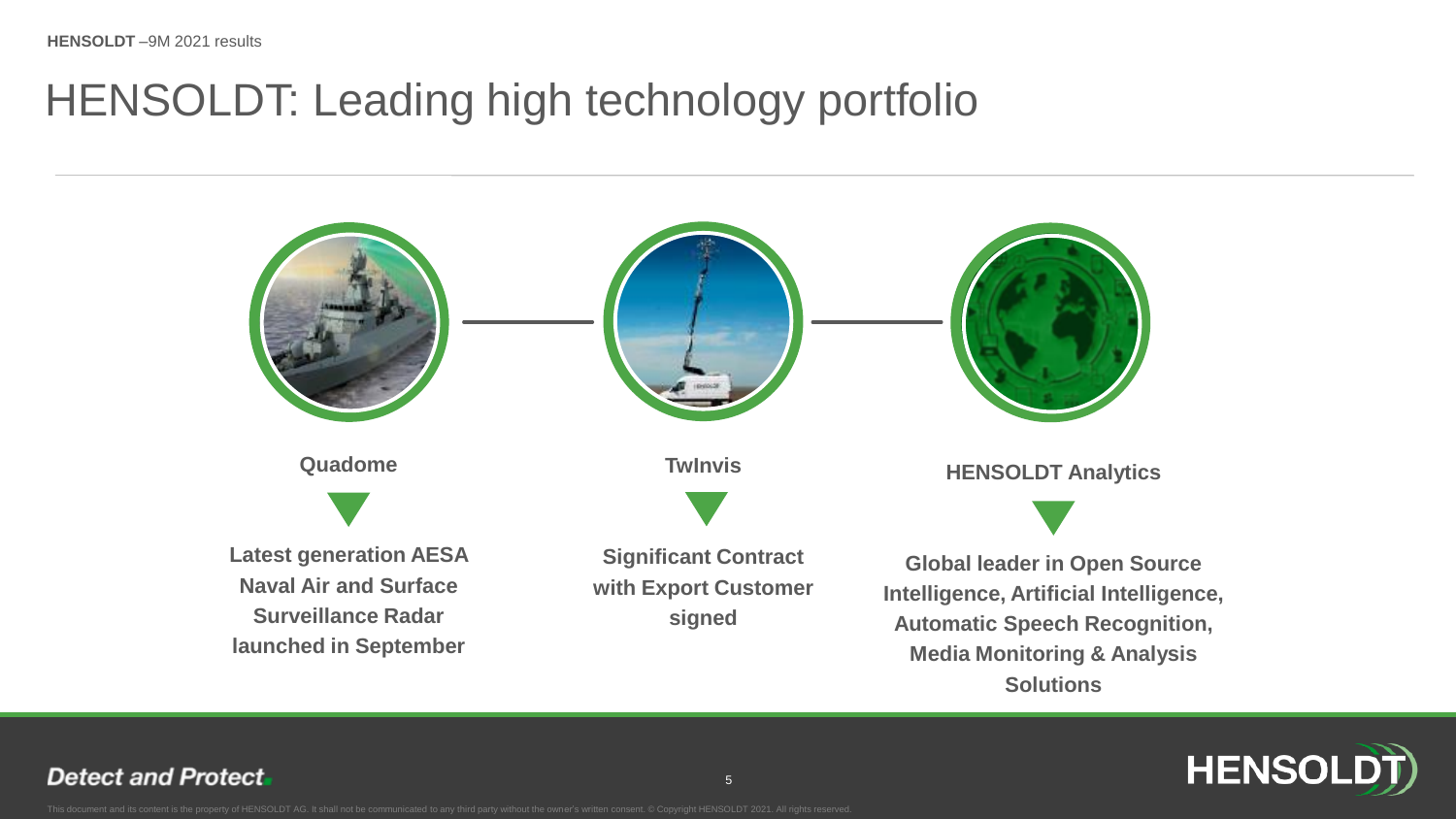## HENSOLDT is fully on track



- We continue to 'walk the talk' and deliver on our guidance
- We continue to benefit from the growth momentum in the defence electronics sector
- **We further expanded our position in German and European key programs**

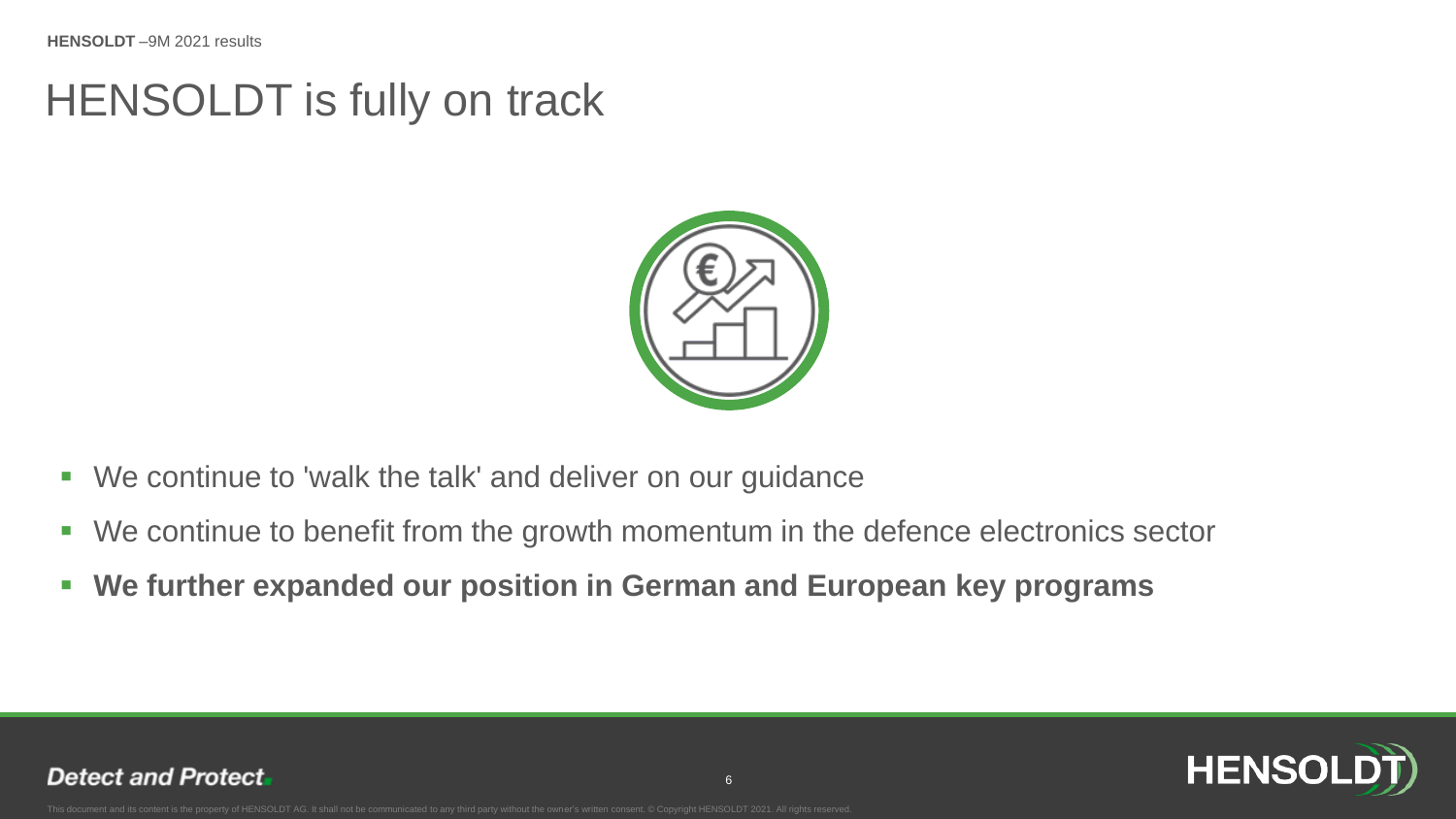# **HENSOLDT Financials**

**A All and Department of the A** 

# **HENSOLDT**

**竹 竹**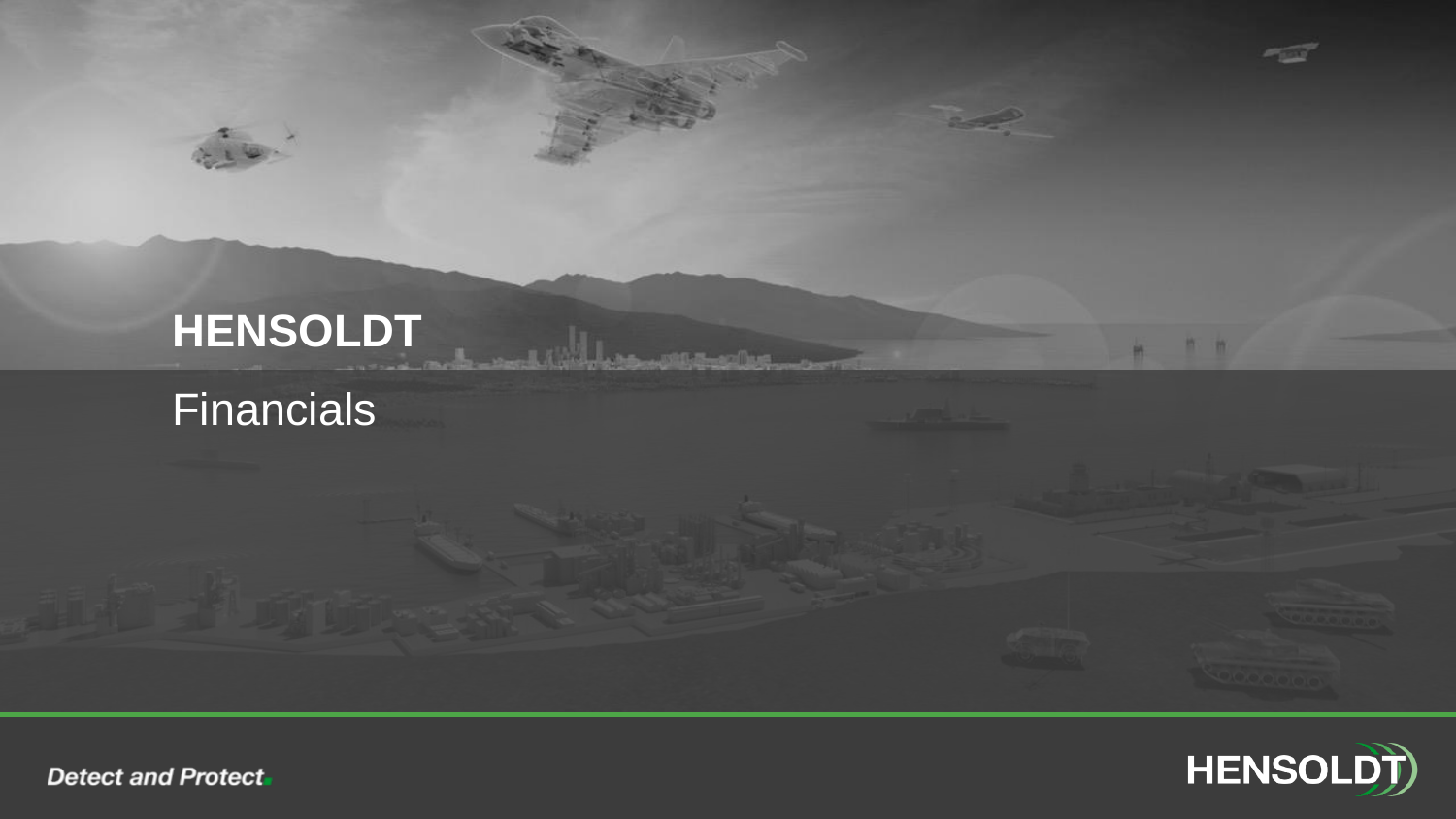## 9M 2021 – growth in top line sustains in €m



and taking into account revenue and adjustments for the respective reporting period, and ending with the final stock.

**Detect and Protect** 

8

**HENSO**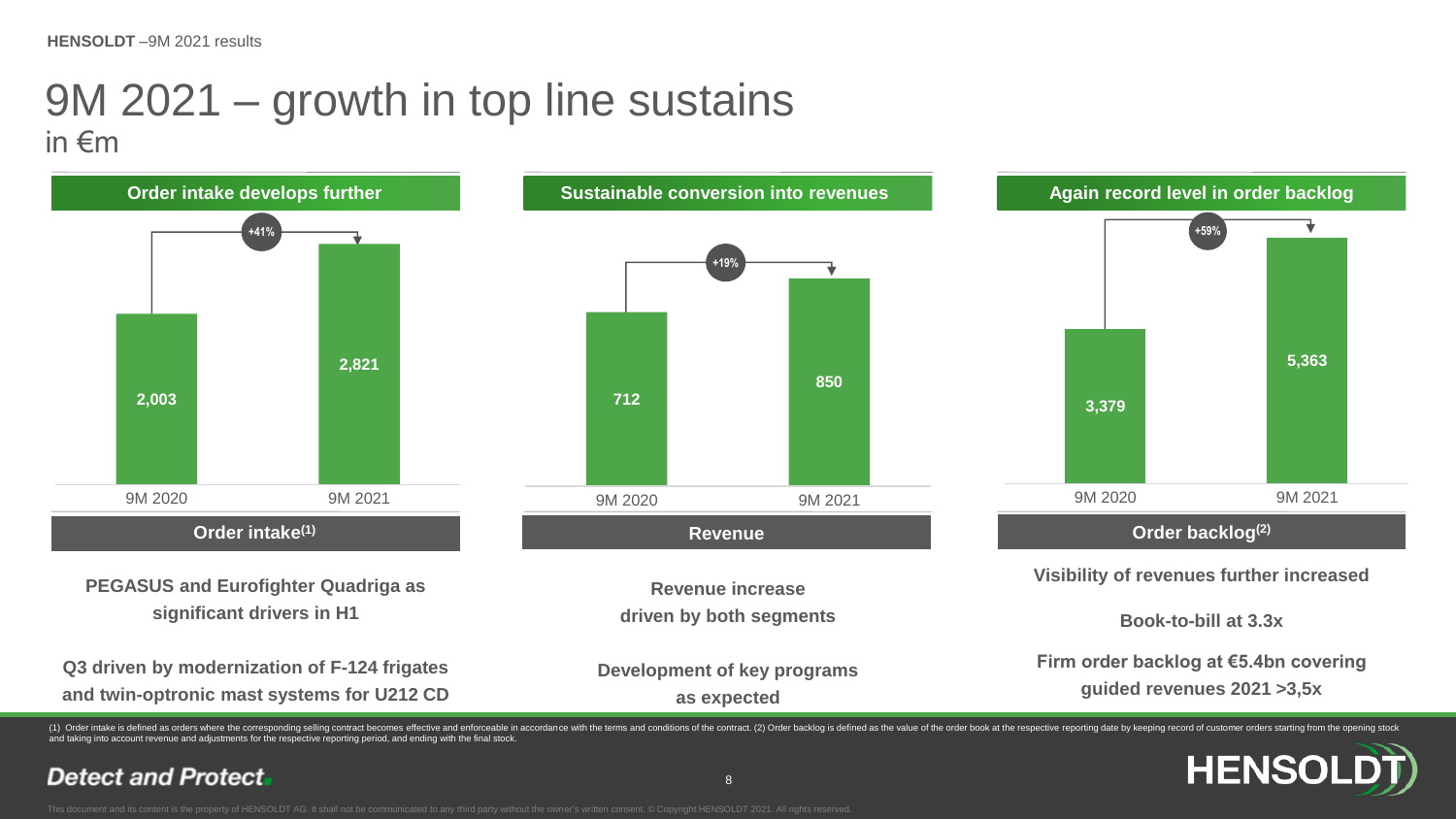## 9M 2021 – bottom line follows top line development in €m



### **Investments in bid budget and self-funded R&D ensure further growth**

(1) Adjusted EBITDA is defined as EBIT adjusted for depreciation and amortization (including non-recurring effects on earnings from purchase price allocations), as well as certain non-recurring effects relating to transact activities. The free cash flow is defined as sum of the cash flows from operating and investing activities as reported in the consolidated cash flow statement. **HENSC**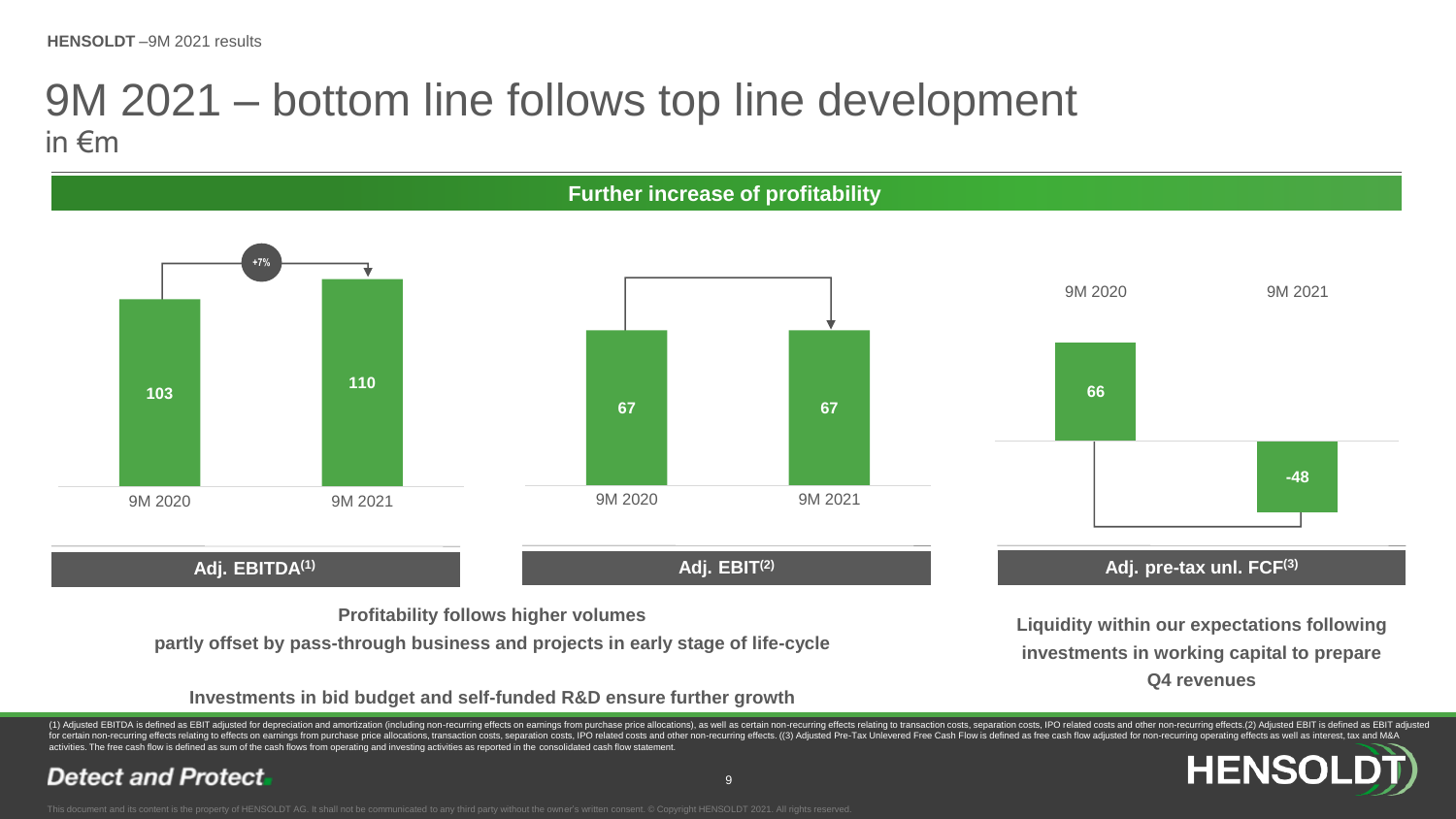# We will fully deliver our FY2021 KPIs and beyond

Short- and medium-term guidance confirmed

|                                                                                            | Change vs. 2020 | vs. guidance                 |
|--------------------------------------------------------------------------------------------|-----------------|------------------------------|
| Order backlog <sup>(1)</sup> of ~€5.2bn                                                    | $+£1,8bn$       | <b>Book-to-bill improved</b> |
| Book-to-bill ratio <sup>(2)</sup> of $2.2x$                                                | $+0,1x$         |                              |
| Revenues ~€1.5bn                                                                           | $+24%$          |                              |
| Adjusted EBITDA margin <sup>(3)</sup> at >18% <sup>*</sup><br>*Excl. pass-through revenues | same level      |                              |
| Adjusted pre-tax unlevered FCF <sup>(4)</sup> at 70% on adjusted EBITDA                    | -€20m           | $\checkmark$                 |
| Net leverage <sup>(5)</sup> $\sim$ 2x                                                      | $-0,6x$         |                              |
| Dividend up to 20% of Adjusted Net Income                                                  |                 |                              |

(1) Order backlog is defined as the value of the order book at the respective reporting date by keeping record of customer orders starting from the opening stock and taking into account revenue and adjustments for the resp revenue for the relevant period, (3) Adjusted EBITDA is defined as EBIT adjusted for depreciation and amortization (including non-recurring effects on earnings from purchase price allocations), as well as certain non-recur flow statement, (5) Net financial leverage including lease liabilities, excluding pensions. HEN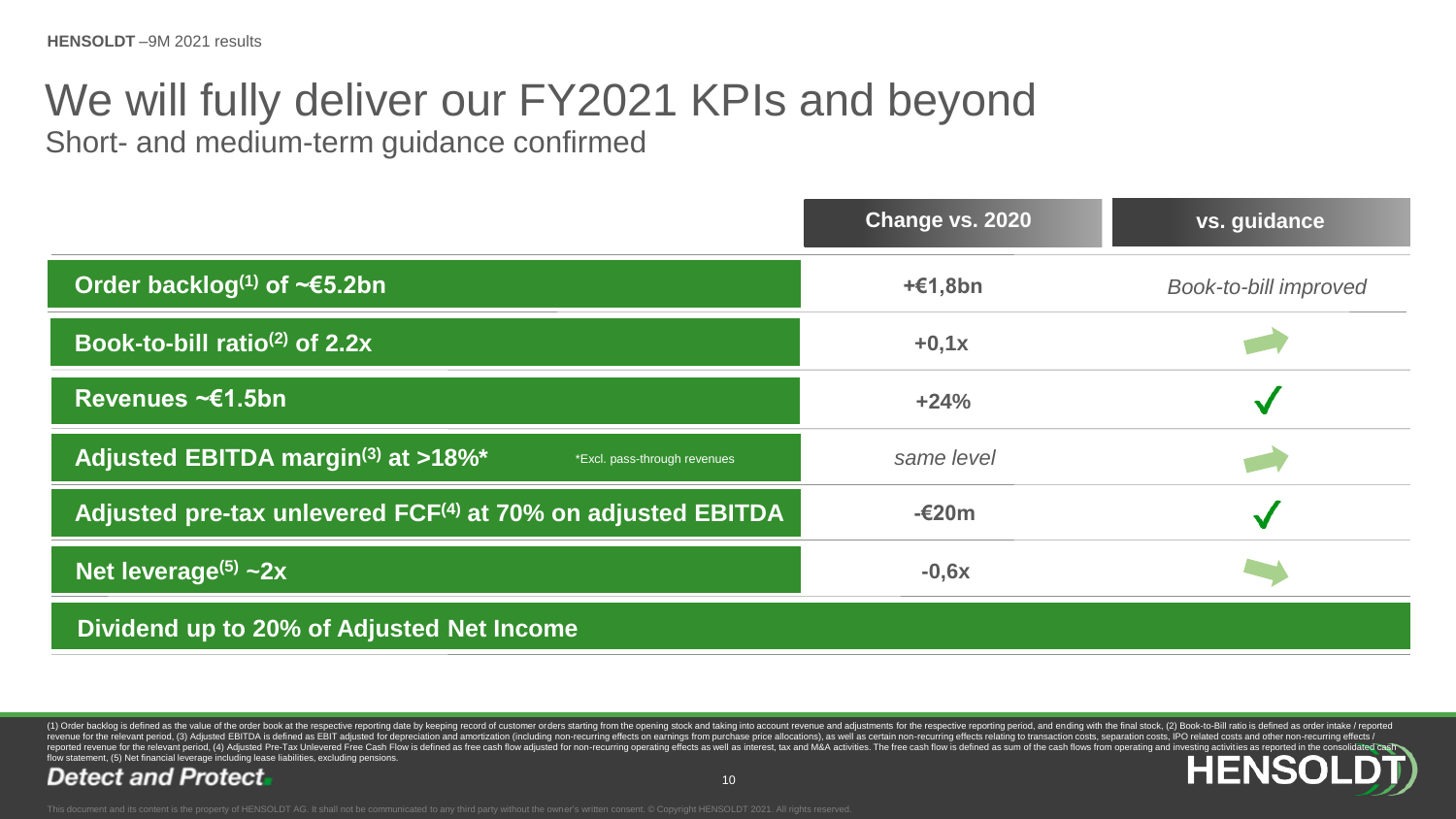# Key financial takeaways

| <b>Visibility</b>         | • Soft order backlog matured<br>• High revenue coverage from firm order backlog                                                                                                    | Order backlog(1) /<br><b>LTM</b> revenues<br>$-4,0x$<br>$9M2021^{(2)}$ |
|---------------------------|------------------------------------------------------------------------------------------------------------------------------------------------------------------------------------|------------------------------------------------------------------------|
| <b>Top-line</b><br>growth | • Step change in growth momentum<br>• Significant development in order intake and revenues                                                                                         | <b>Revenue growth</b><br>$+24%$<br>$2020A - 2021E$                     |
| <b>Profitability</b>      | • Operational margins on high level<br>• Gross profit increase enables further sustainable investments in bid budgets and R&D<br>• Growth in absolute bottom-line margin continues | >18%<br>Adj. EBITDA<br>excl.<br>$2021E^{(3)}$<br>pass-through          |
| <b>Liquidity</b>          | • Strong operating cash generation<br>• Deleveraging according to plan                                                                                                             | Net leverage <sup>(4)</sup><br>$-2x$<br>2021E                          |
| Outlook                   | • Short- and medium guidance confirmed for all KPIs<br>• Dividend policy confirmed                                                                                                 | Up to 20% of Adjusted<br><b>Net Income</b>                             |

(1) Order backlog is defined as the value of the order book at a respective reporting date by keeping record of customer orders starting from the opening stock and taking into account revenue and adjustments for the respec (3) Adjusted EBITDA is defined as EBIT adjusted for depreciation and amortization (including non-recurring effects on earnings from purchase price allocations), as well as certain non-recurring effects relating to transact (4) Targeted net financial leverage including lease liabilities, excluding pensions.

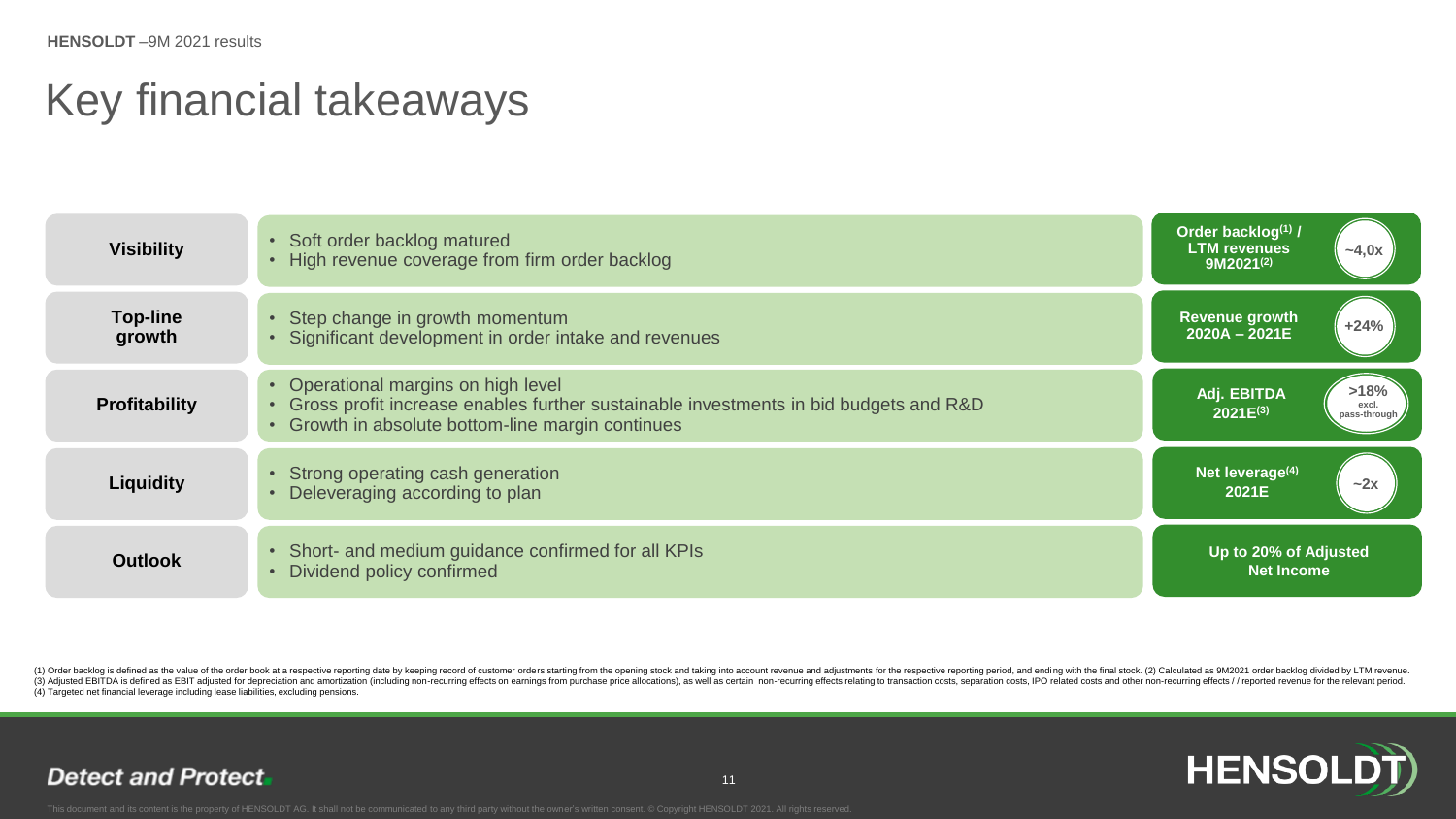# **HENSOLDT** Q&A session



**竹 竹** 

**Samuel Address and Second Land**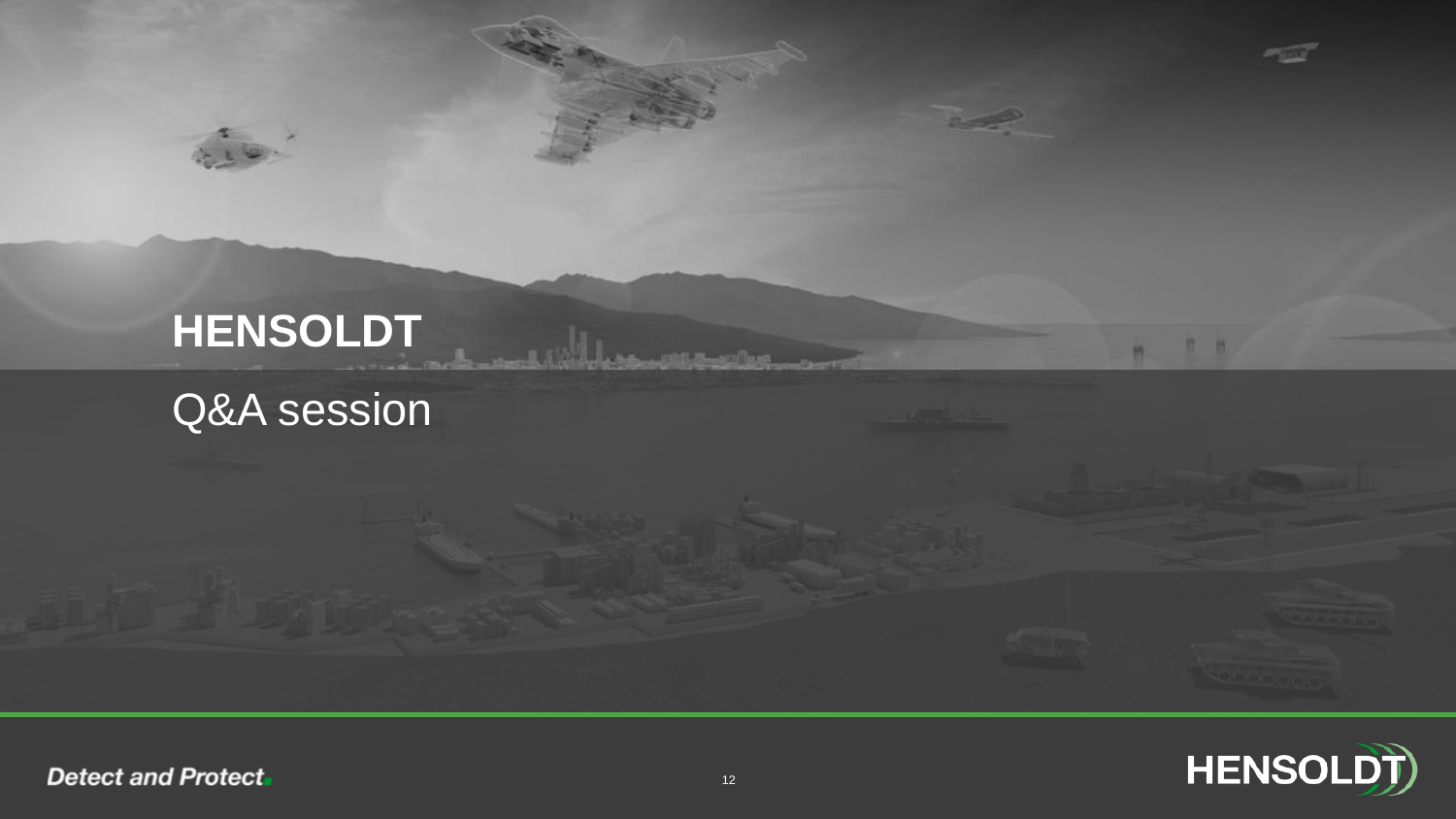# **HENSOLDT** Financial Section

**竹 竹** 

<u> Joseph Bardine</u>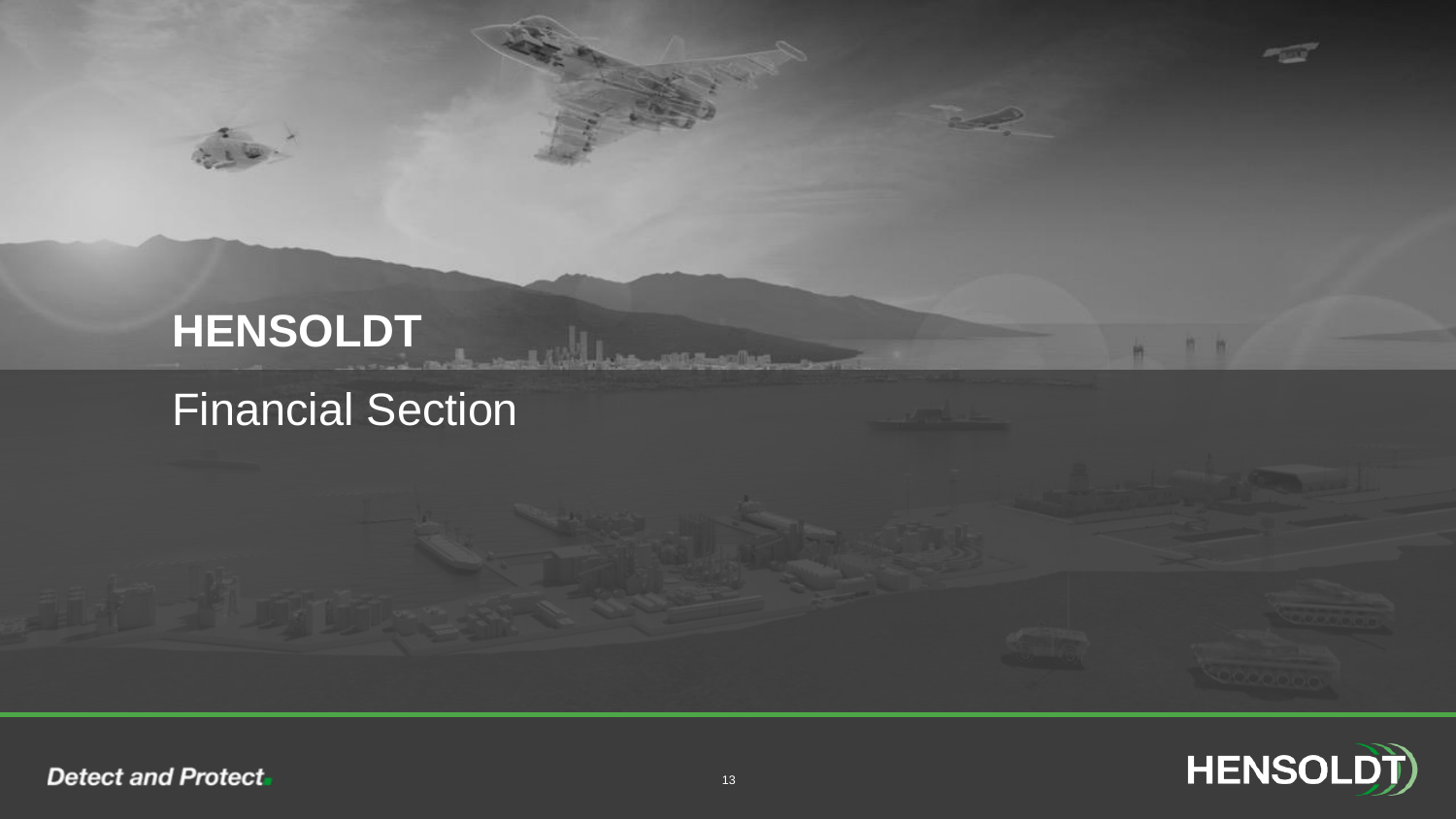| <b>Consolidated Income Statement</b>                                         |                |         |
|------------------------------------------------------------------------------|----------------|---------|
|                                                                              | First 9 months |         |
| €m                                                                           | 2021           | 2020    |
| Revenue                                                                      | 849.8          | 712.1   |
| Cost of sales                                                                | (694.1)        | (566.4) |
| Gross profit                                                                 | 155.7          | 145.7   |
| Selling and distribution expenses                                            | (73.0)         | (64.5)  |
| General administrative expenses                                              | (58.7)         | (64.2)  |
| Research and development costs                                               | (21.0)         | (19.4)  |
| Other operating income                                                       | 22.9           | 14.4    |
| Other operating expenses                                                     | (11.9)         | (18.2)  |
| Share of profit/loss from investments accounting for using the equity method | (2.0)          | (2.6)   |
| Earnings before finance result and income taxes (EBIT)                       | $12.0$         | (8.8)   |
| Interest income                                                              | 6.1            | 2.4     |
| Interest expense                                                             | (35.1)         | (126.4) |
| Other finance income/costs                                                   | 1.5            | (9.2)   |
| <b>Finance result</b>                                                        | (27.5)         | (133.2) |
| Earnings before income taxes                                                 | (15.5)         | (142.0) |
| Income taxes                                                                 | 0.6            | 23.9    |
| Group result                                                                 | (14.9)         | (118.0) |
| thereof attributable to the owners of HENSOLDT AG                            | (13.4)         | (117.6) |
| thereof attributable to non-controlling interests                            | (1.5)          | (0.4)   |

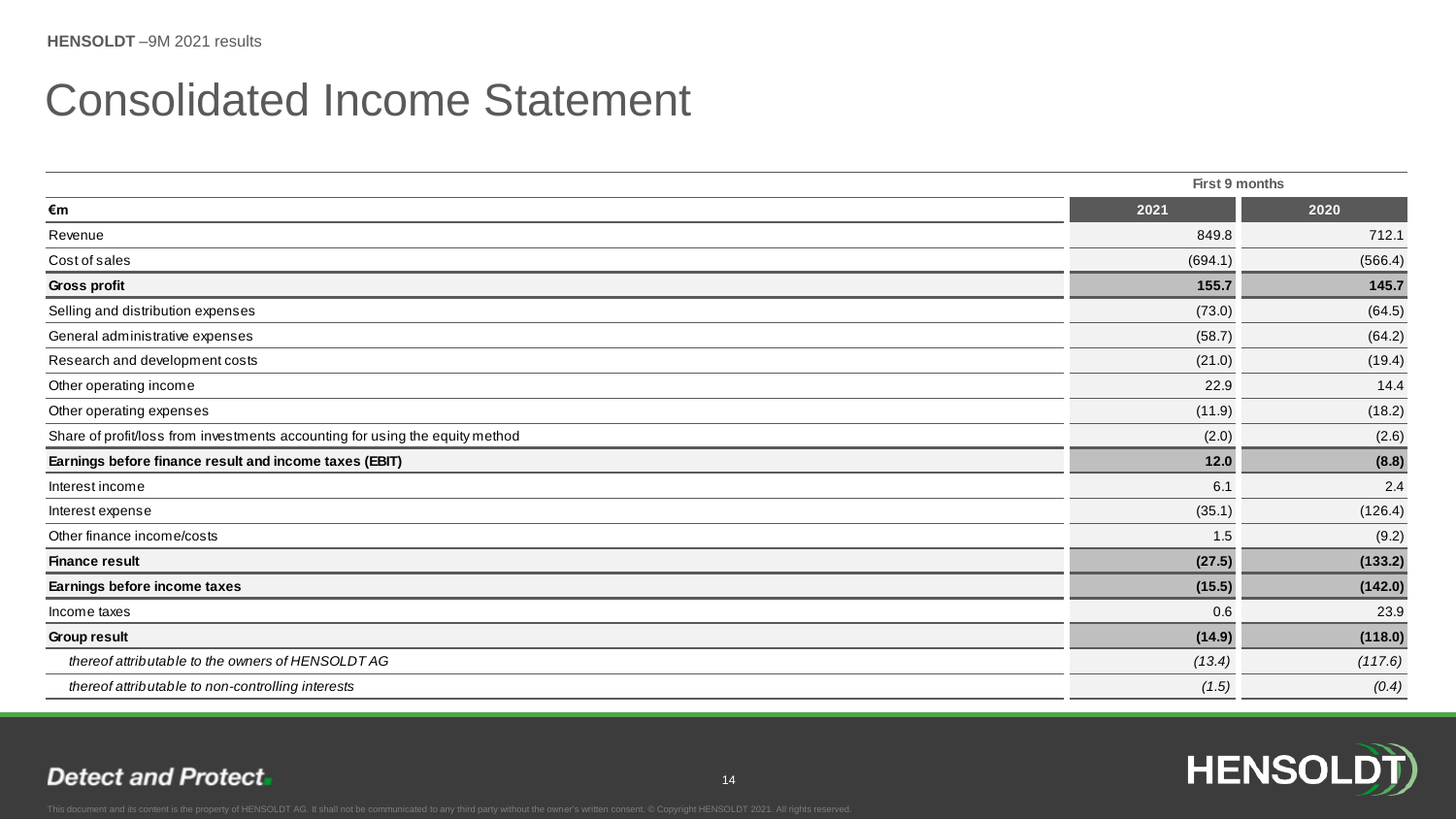| <b>Consolidated Statement of Cash Flows (1/2)</b>                              |                |         |
|--------------------------------------------------------------------------------|----------------|---------|
|                                                                                | First 9 months |         |
| €m                                                                             | 2021           | 2020    |
| Group result                                                                   | (14.9)         | (118.0) |
| Depreciation and amortization                                                  | 91.3           | 87.6    |
| Financial expenses (net)                                                       | 25.3           | 119.7   |
| Change in                                                                      |                |         |
| Provisions                                                                     | 2.0            | 8.2     |
| Inventories                                                                    | (108.0)        | (64.3)  |
| <b>Contract Balances</b>                                                       | 21.3           | 68.9    |
| Trade receivables                                                              | 30.6           | 97.1    |
| Trade payables                                                                 | 27.6           | 3.5     |
| Other assets and liabilities                                                   | (48.0)         | (49.7)  |
| Interest paid                                                                  | (27.3)         | (36.5)  |
| Income tax expense                                                             | (0.6)          | (23.9)  |
| Other $(1)$                                                                    | (15.6)         | (20.5)  |
| Cash flows from operating activities                                           | (16.3)         | 72.1    |
| Acquisition/addition of intangible assets and property, plant and equipment    | (73.3)         | (70.3)  |
| Acquisition of associates, other investments and other non-current investments | (8.6)          | (5.8)   |
| Acquisition of businesses net of cash acquired                                 | (8.3)          | 4.0     |
| Other $^{(2)}$                                                                 | 1.8            | 0.3     |
| Cash flows from investing activities                                           | (88.4)         | (71.8)  |

(1) Includes Allowances on inventories, trade receivables and contract assets, Profit/loss from disposals of non-current assets, Share of profit in entities accounting for using the equity method, Other non-cash expenses/i intangible assets and property, plant and equipment and Other cash flows from investing activities.

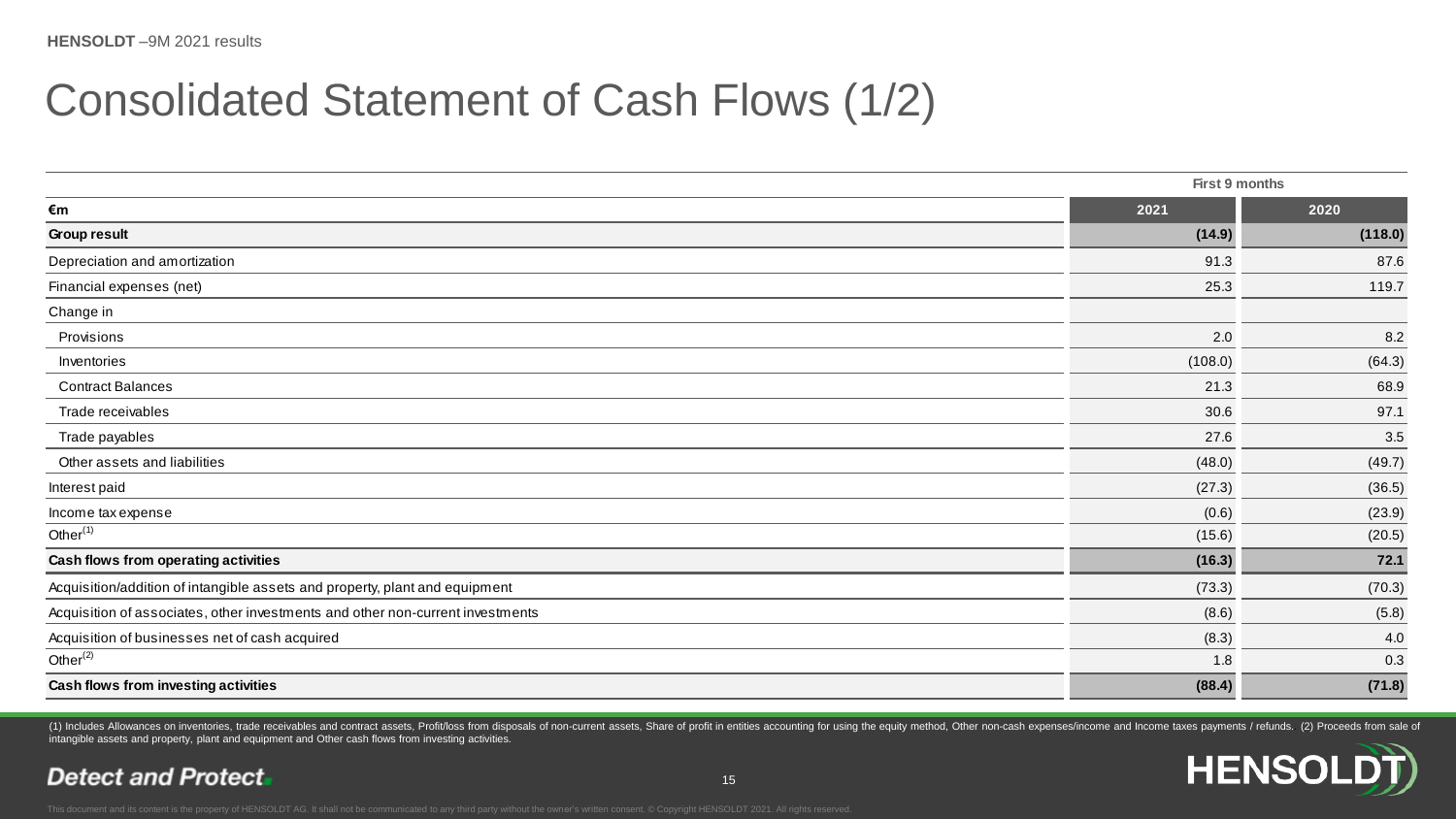| <b>Consolidated Statement of Cash Flows (2/2)</b>                   |                |        |
|---------------------------------------------------------------------|----------------|--------|
|                                                                     | First 9 months |        |
| €m                                                                  | 2021           | 2020   |
| Cash flows from operating activities                                | (16.3)         | 72.1   |
| Cash flows from investing activities                                | (88.4)         | (71.8) |
| Proceeds/repayment of financial liabilities <sup>(3)</sup>          | (283.6)        | 31.3   |
| Payment of lease liabilities                                        | (12.2)         | (10.4) |
| Dividends paid to shareholders of HENSOLDT AG                       | (13.6)         |        |
| Issue of shares                                                     |                | 300.0  |
| Transaction cost on issue of equity                                 | (3.4)          | (6.0)  |
| Cash flows from financing activities                                | (312.8)        | 314.9  |
| Effects of movements in exchange rates on cash and cash equivalents | (0.2)          | (5.1)  |
| Other adjustments                                                   |                | (2.2)  |
| Net changes in cash and cash equivalents                            | (417.7)        | 307.9  |
| Cash and cash equivalents                                           |                |        |
| Cash and cash equivalents at beginning of period                    | 645.5          | 137.4  |
| Cash and cash equivalents at end of period                          | 227.8          | 445.3  |

(3) Proceeds / repayment from financial liabilities, Change in other financial liabilities

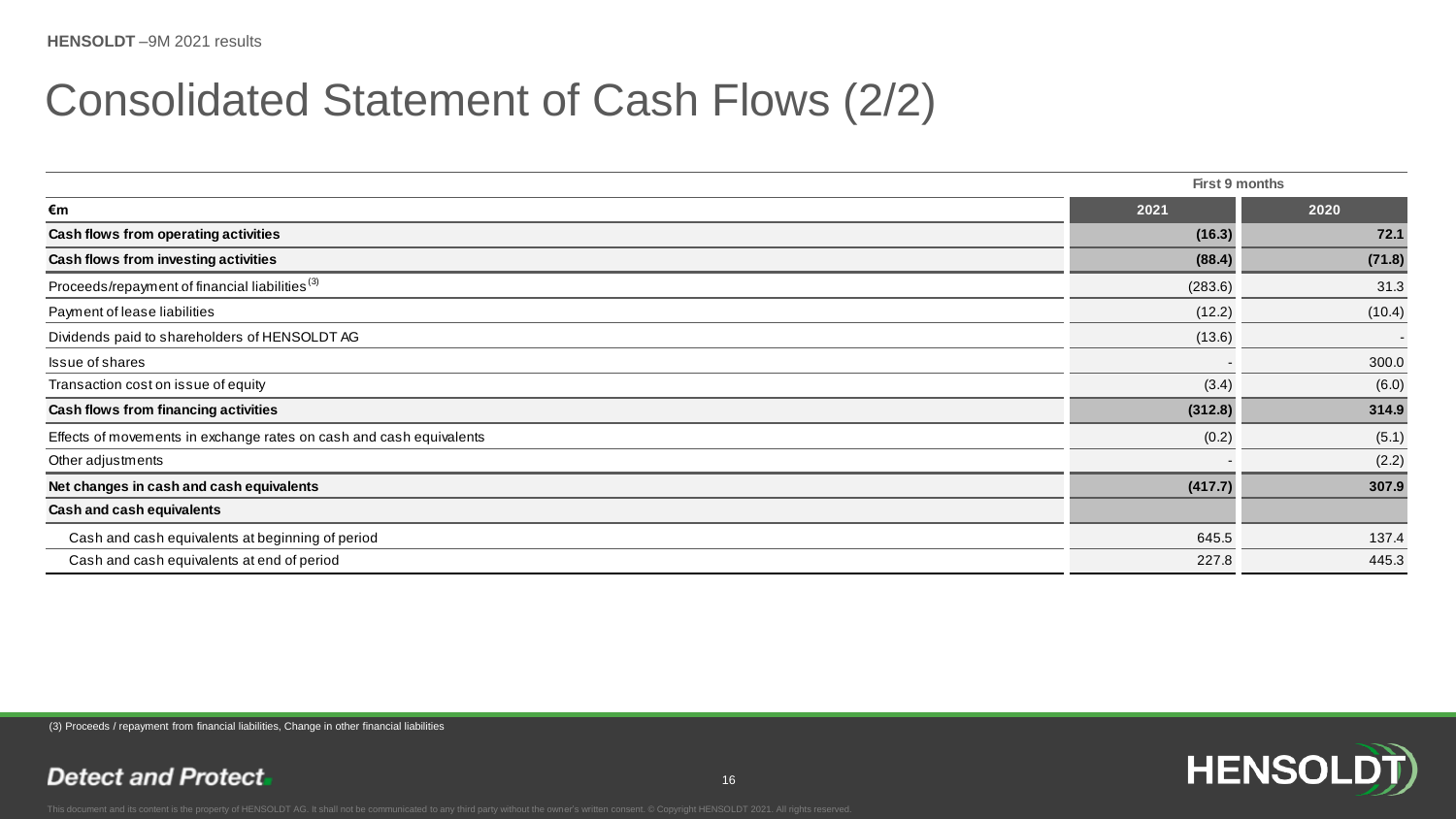| <b>Consolidated Statement of Financial Position - Assets</b> |         |                |
|--------------------------------------------------------------|---------|----------------|
|                                                              |         | As at          |
| €m                                                           | 9M 2021 | <b>YE 2020</b> |
| <b>Non-current assets</b>                                    | 1,331.7 | 1,313.4        |
| Goodwill                                                     | 651.9   | 637.2          |
| Intangible assets                                            | 389.6   | 386.2          |
| Property, plant and equipment                                | 104.9   | 103.1          |
| Right-of-use assets                                          | 142.7   | 143.5          |
| Investments and other financial assets <sup>(1)</sup>        | 20.5    | 12.3           |
| Other non-current assets                                     | 2.8     | 4.8            |
| Deferred tax assets                                          | 19.3    | 26.3           |
| <b>Current assets</b>                                        | 1,315.1 | 1,634.2        |
| Other $(2)$                                                  | 11.8    | 19.9           |
| Inventories                                                  | 515.3   | 403.7          |
| Contract assets                                              | 195.0   | 204.4          |
| Trade receivables                                            | 258.6   | 282.0          |
| Other currents assets                                        | 106.6   | 78.7           |
| Cash and cash equivalents                                    | 227.8   | 645.5          |
| <b>Total assets</b>                                          | 2,646.8 | 2,947.6        |

(1) Includes Investments accounted for using the equity method, Other investments and non-current other financial assets, Non-current other financial assets. (2) Includes Other non-current financial assets, due on short-no

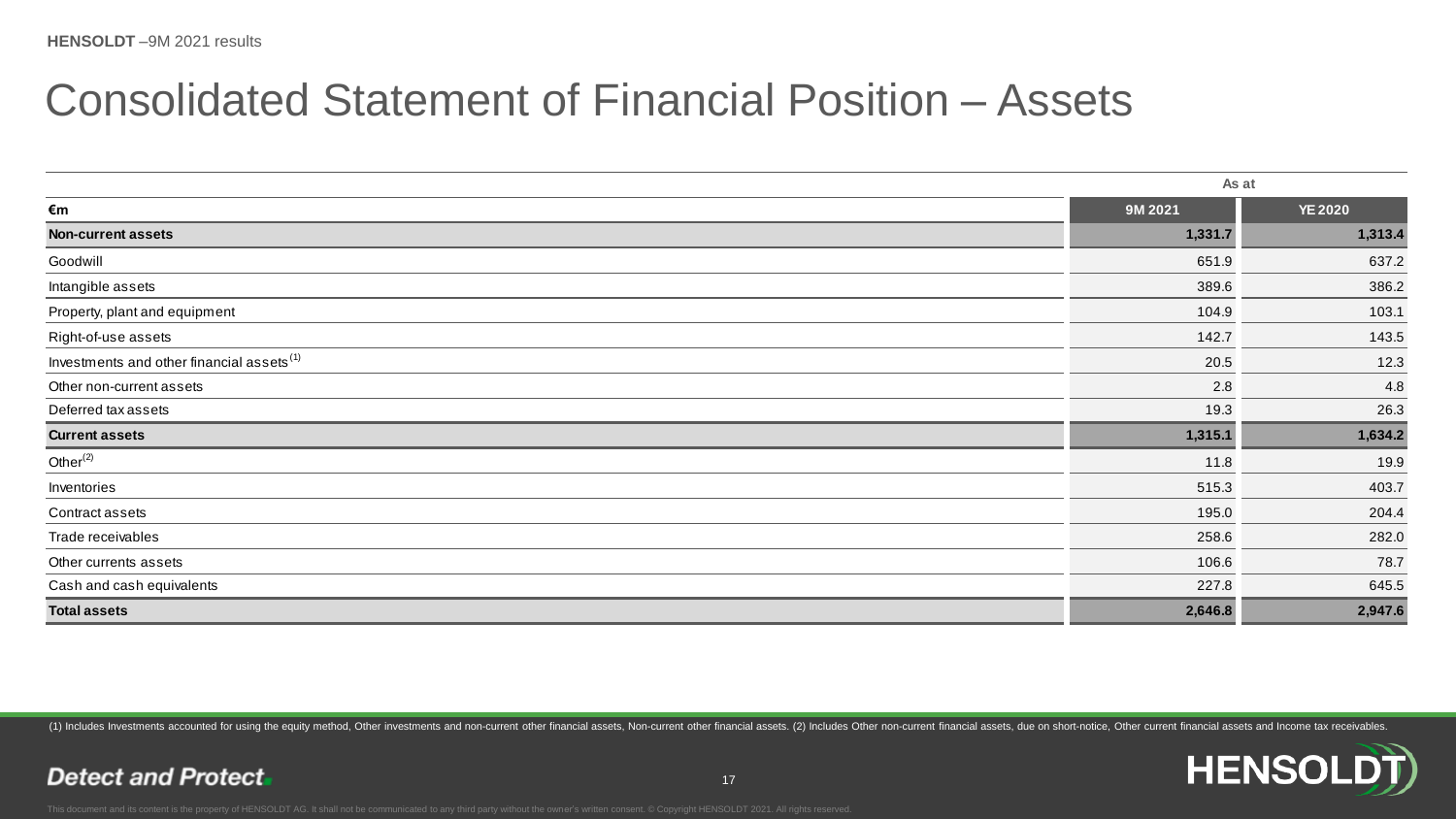# Consolidated Statement of Financial Position - Equity and Liabilities

| <b>HENSOLD I</b> -9M 2021 results                                          |         |                |
|----------------------------------------------------------------------------|---------|----------------|
| <b>Consolidated Statement of Financial Position - Equity and Liabiliti</b> |         |                |
|                                                                            | As at   |                |
| €m                                                                         | 9M 2021 | <b>YE 2020</b> |
| Share capital                                                              | 105.0   | 105.0          |
| Capital reserve and other reserves <sup>(1)</sup>                          | 528.1   | 510.5          |
| Retained earnings                                                          | (294.5) | (281.6)        |
| Equity held by shareholders of HENSOLDT AG                                 | 338.6   | 333.9          |
| Non-controlling interests                                                  | 10.1    | 12.9           |
| Equity, total                                                              | 348.7   | 346.8          |
| <b>Non-current liabilities</b>                                             | 1,260.5 | 1,257.1        |
| Non-current provisions                                                     | 474.2   | 482.6          |
| Non-current financing liabilities <sup>(2)</sup>                           | 602.5   | 601.5          |
| Non-current contract liabilities                                           | 31.3    | 16.0           |
| Non-current lease liabilities                                              | 140.5   | 140.3          |
| Other non-current liabilities                                              | 6.9     | 8.9            |
| Deferred tax liabilities                                                   | 5.1     | 7.7            |
| <b>Current liabilities</b>                                                 | 1,037.6 | 1,343.7        |
| <b>Current provisions</b>                                                  | 165.0   | 193.6          |
| Current financing liabilities <sup>(3)</sup>                               | 176.6   | 461.1          |
| <b>Current contract liabilities</b>                                        | 413.5   | 416.8          |
| Current lease liabilities                                                  | 16.0    | 13.7           |
| Trade payables                                                             | 189.8   | 164.0          |
| Other current liabilities                                                  | 75.3    | 86.9           |
| <b>Tax liabilities</b>                                                     | 1.4     | 7.6            |
| <b>Total equity and liabilities</b>                                        | 2,646.8 | 2,947.6        |
|                                                                            |         |                |

(1) Includes Capital reserve, Other reserves. (2) Includes Non-current financing liabilities, Other non-current financial liabilities. (3) Includes Current financing liabilities, Other current financial liabilities.

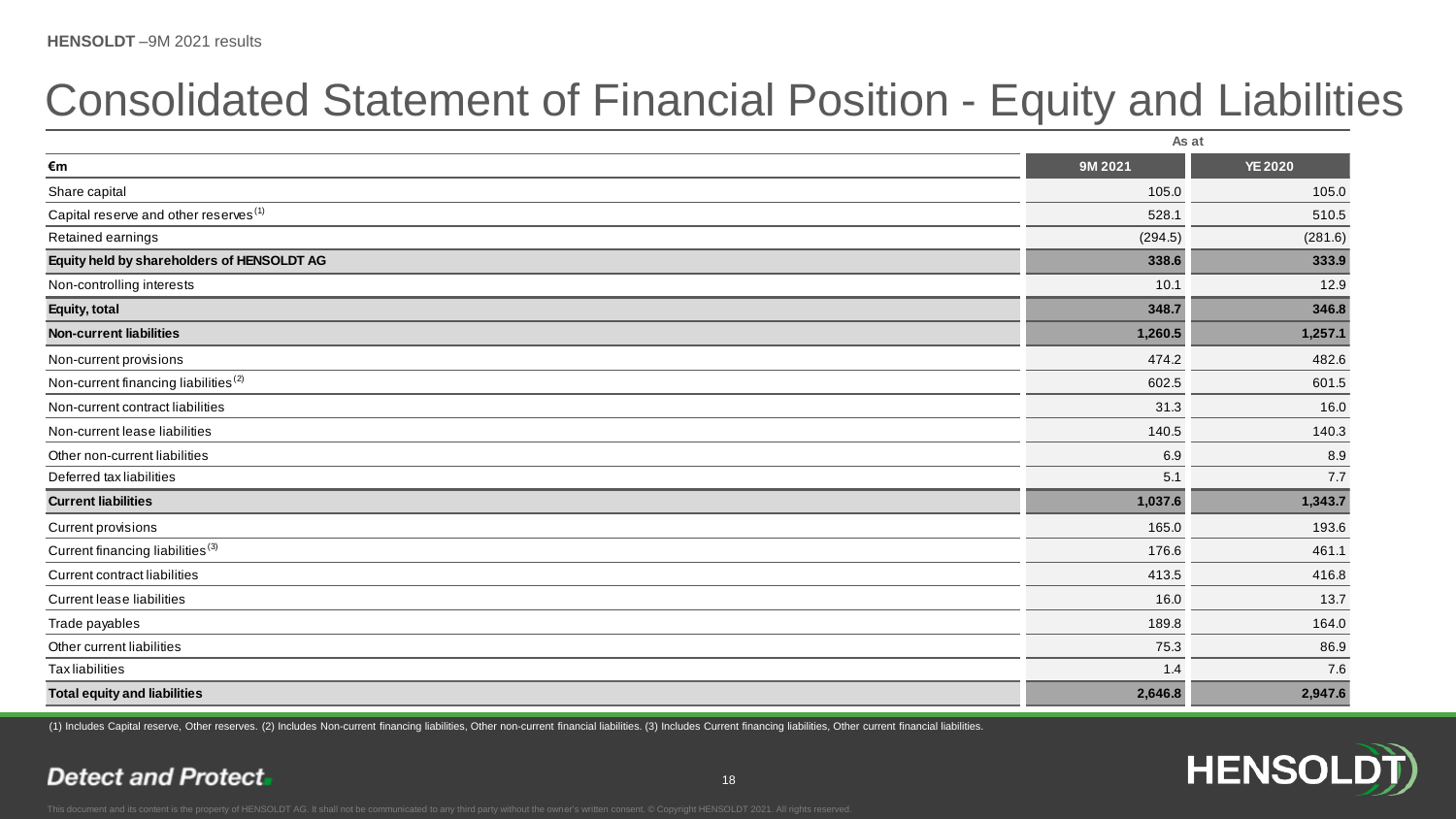| Reconciliation of reported to adjusted pre-tax unlevered FCF                                |                       |        |
|---------------------------------------------------------------------------------------------|-----------------------|--------|
|                                                                                             | <b>First 9 months</b> |        |
| €m                                                                                          | 2021                  | 2020   |
| Cash flows from operating activities                                                        | (16.3)                | 72.1   |
| Cash flows from investing activities                                                        | (88.4)                | (71.8) |
| Free cash flow                                                                              | (104.7)               | 0.3    |
| (+) Transaction costs                                                                       | 0.3                   | 0.9    |
| (+) Separation costs                                                                        |                       | (0.1)  |
| (+) IPO related costs                                                                       | 4.0                   | 15.9   |
| (+) Other non-recurring effects                                                             | 6.5                   | 9.3    |
| (+) Interest <sup>(1)</sup> , income taxes <sup>(2)</sup> and M&A-activities <sup>(3)</sup> | 46.1                  | 39.3   |
| Adjusted pre-tax unlevered free cash flow                                                   | (47.8)                | 65.7   |
| Cash flows from financing activities                                                        | (312.8)               | 314.9  |

(1) Defined as 'Interest paid' as reported in the consolidated cash flow statement. (2) Defined as 'Income taxes payments / refunds' as reported in the consolidated cash flow statement. (3) Defined as sum of 'Share of prof of intangible assets and property, plant and equipment', 'Acquisition of associates, other investments and other non-current investments', 'Acquisition of businesses net of cash required' and 'Other cash flows from investi

**HENSO**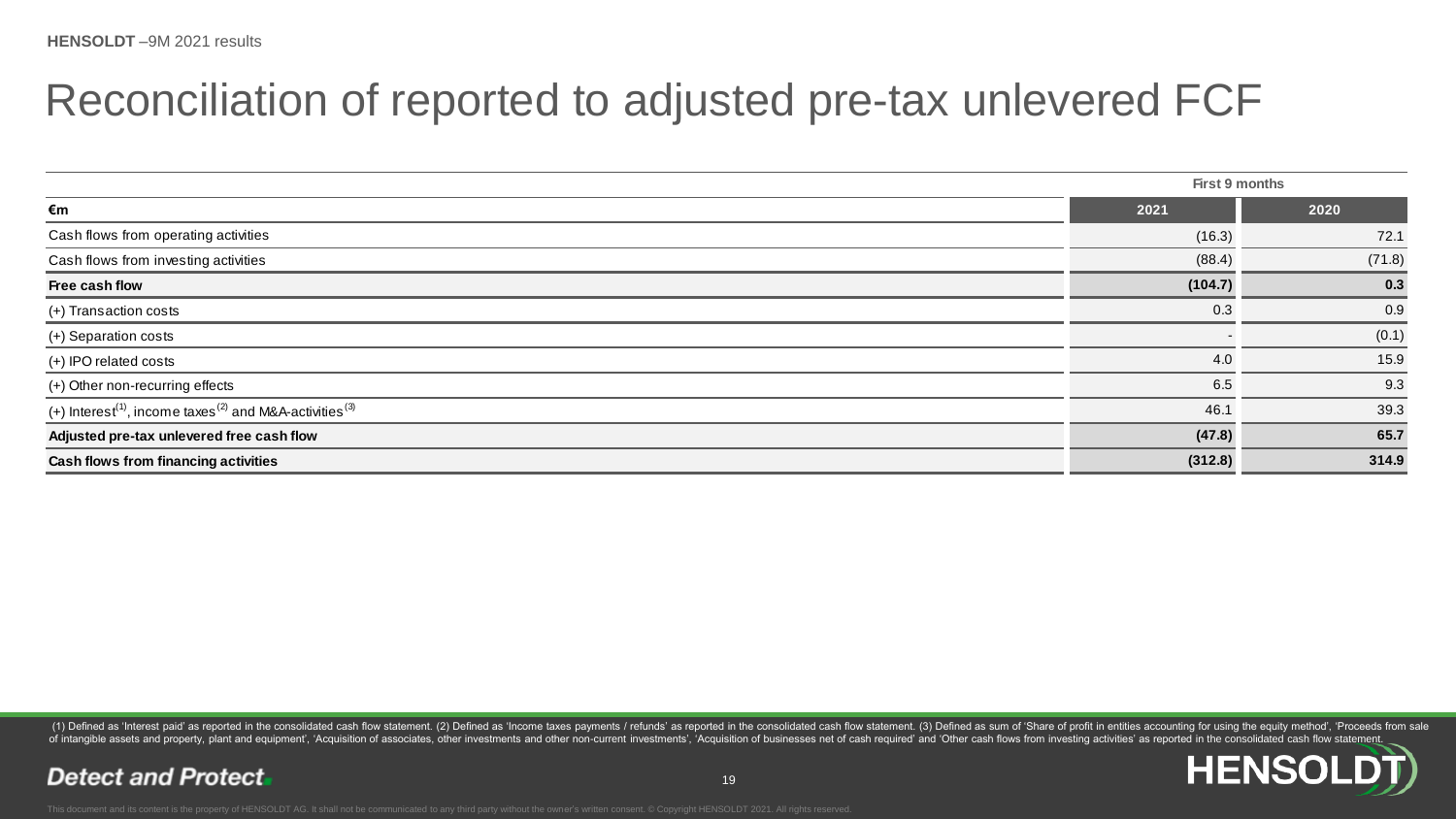## Reconciliation of order intake, segment revenue and adjusted EBITDA to group figures

| Reconciliation of order intake, segment revenue and adjusted |                |         |
|--------------------------------------------------------------|----------------|---------|
| <b>EBITDA to group figures</b>                               |                |         |
|                                                              |                |         |
|                                                              | First 9 months |         |
| €m                                                           | 2021           | 2020    |
| Order intake                                                 | 2,820.8        | 2,003.4 |
| Sensors                                                      | 2,515.7        | 1,823.9 |
| Optronics                                                    | 308.7          | 182.4   |
| Elimination/Transversal/Others                               | (3.6)          | (2.9)   |
| €m                                                           |                |         |
| <b>Revenue</b>                                               | 849.8          | 712.1   |
| Sensors                                                      | 661.1          | 553.6   |
| Optronics                                                    | 191.1          | 160.7   |
| Elimination/Transversal/Others                               | (2.4)          | (2.2)   |
| €m                                                           |                |         |
| Adjusted EBITDA <sup>(1)</sup>                               | 110.4          | 102.8   |
| Sensors                                                      | 88.8           | 82.3    |
| Optronics                                                    | 23.7           | 23.1    |
| Elimination/Transversal/Others                               | (2.1)          | (2.6)   |

(1) Adjusted EBITDA is defined as EBIT adjusted for depreciation and amortization (including non-recurring effects on earnings from purchase price allocations), as well as certain non-recurring effects relating to transact effects.

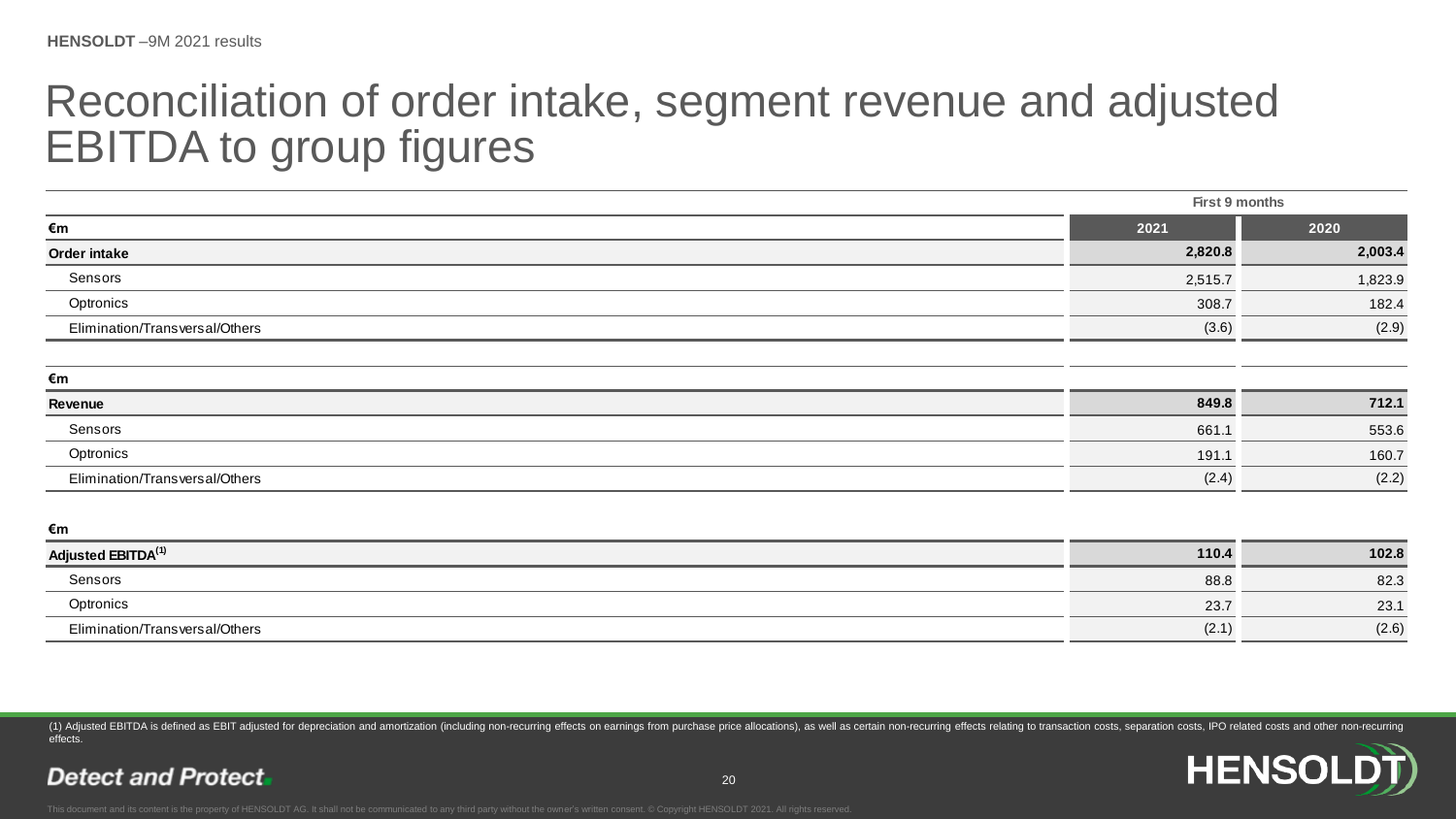# Overview of EBITDA and EBIT adjustments

| <b>EBITDA adjustments (€m)</b>  |                          |         | <b>EBIT adjustments (<math>\epsilon</math>m)</b>       |         |         |
|---------------------------------|--------------------------|---------|--------------------------------------------------------|---------|---------|
|                                 | 9M 2021                  | 9M 2020 |                                                        | 9M 2021 | 9M 2020 |
| <b>EBIT</b>                     | 12.0                     | (8.8)   | <b>EBIT</b>                                            | 12.0    | (8.8)   |
| (+) Depreciation                | 32.2                     | 30.2    | (+) Effect on earnings from purchase price allocations | 47.8    | 51.5    |
| (+) Amortization                | 59.1                     | 57.5    | thereof intangible assets                              | 47.3    | 51.0    |
| <b>EBITDA</b>                   | 103.3                    | 78.9    | thereof property, plant and equipment                  | 0.5     | 0.5     |
| (+) Transaction costs           | 0.3                      | 0.5     | thereof inventories                                    |         |         |
| (+) Separation costs            | $\overline{\phantom{0}}$ |         | (+) Transaction costs                                  | 0.3     | 0.5     |
| (+) IPO related costs           | 0.7                      | 13.4    | (+) Separation costs                                   |         |         |
| (+) Other non-recurring effects | 6.1                      | 10.0    | (+) IPO related costs                                  | 0.7     | 13.4    |
| <b>Adjusted EBITDA</b>          | 110.4                    | 102.8   | (+) Other non-recurring effects                        | 6.2     | 10.2    |

|         |         | <b>EBIT adjustments (€m)</b>                           |         |         |
|---------|---------|--------------------------------------------------------|---------|---------|
| 9M 2021 | 9M 2020 |                                                        | 9M 2021 | 9M 2020 |
| $12.0$  | (8.8)   | <b>EBIT</b>                                            | 12.0    | (8.8)   |
| 32.2    | 30.2    | (+) Effect on earnings from purchase price allocations | 47.8    | 51.5    |
| 59.1    | 57.5    | thereof intangible assets                              | 47.3    | 51.0    |
| 103.3   | 78.9    | thereof property, plant and equipment                  | 0.5     | 0.5     |
| 0.3     | 0.5     | thereof inventories                                    |         |         |
|         |         | (+) Transaction costs                                  | 0.3     | 0.5     |
| 0.7     | 13.4    | (+) Separation costs                                   |         |         |
| 6.1     | 10.0    | $(+)$ IPO related costs                                | 0.7     | 13.4    |
| 110.4   | 102.8   | (+) Other non-recurring effects                        | 6.2     | 10.2    |
|         |         | <b>Adjusted EBIT</b>                                   | 67.0    | 66.8    |

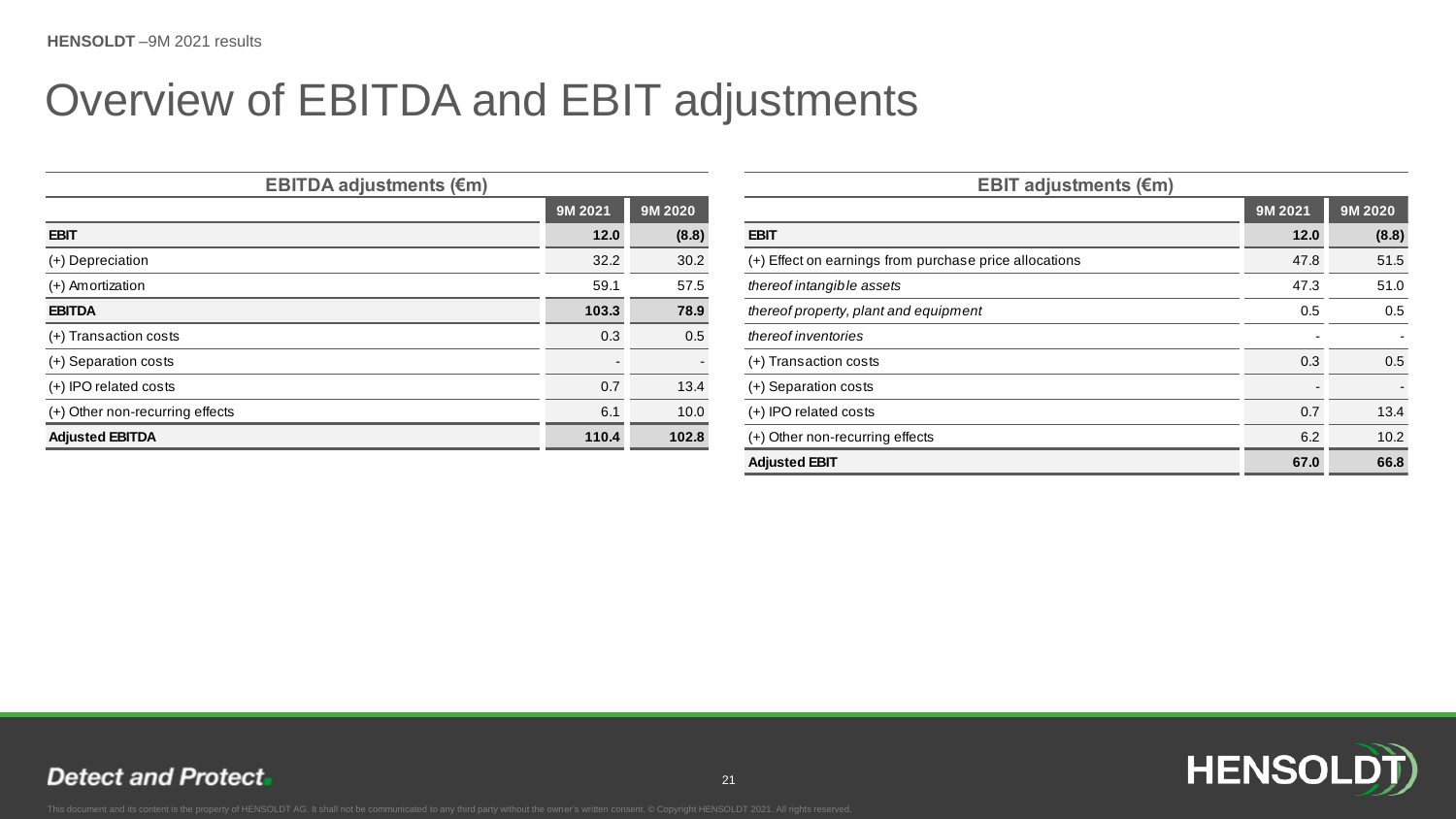# Q3 Key KPIs HENSOLDT Group

| €m                                                       |         |         |
|----------------------------------------------------------|---------|---------|
|                                                          | Q3 2021 | Q3 2020 |
| Order intake                                             | 709.2   | 227.8   |
| Book-to-bill ratio <sup>(1)</sup>                        | 2.0x    | 0.8x    |
| Revenue                                                  | 363.6   | 271.8   |
| Adjusted EBIT <sup>(2)</sup>                             | 51.3    | 48.7    |
| Adjusted EBITDA <sup>(3)</sup>                           | 66.3    | 61.5    |
| Adjusted EBITDA margin                                   | 18.2%   | 22.6%   |
| Adjusted pre-tax unlevered free cash flow <sup>(4)</sup> | 9.5     | 39.5    |

(1) Book-to-Bill ratio is defined as order intake / reported revenue for the relevant period. (2) Adjusted EBIT is defined as EBIT adjusted for certain non-recurring effects relating to effects on earnings from purchase pr is defined as free cash flow adjusted for non-recurring operating effects as well as interest, tax and M&A activities. The free cash flow is defined as sum of the cash flows from operating and investing activities as repor

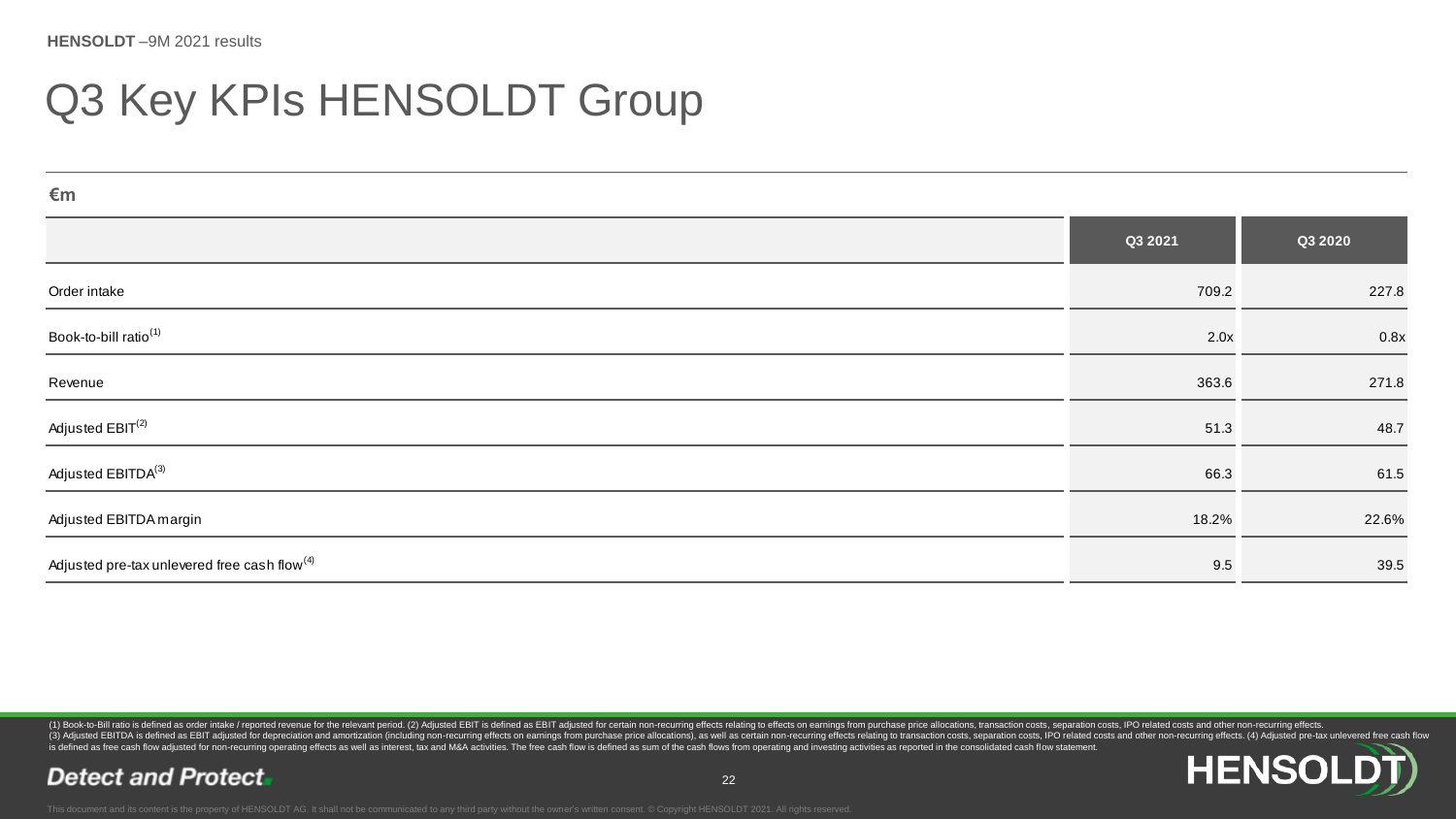# **Backup**

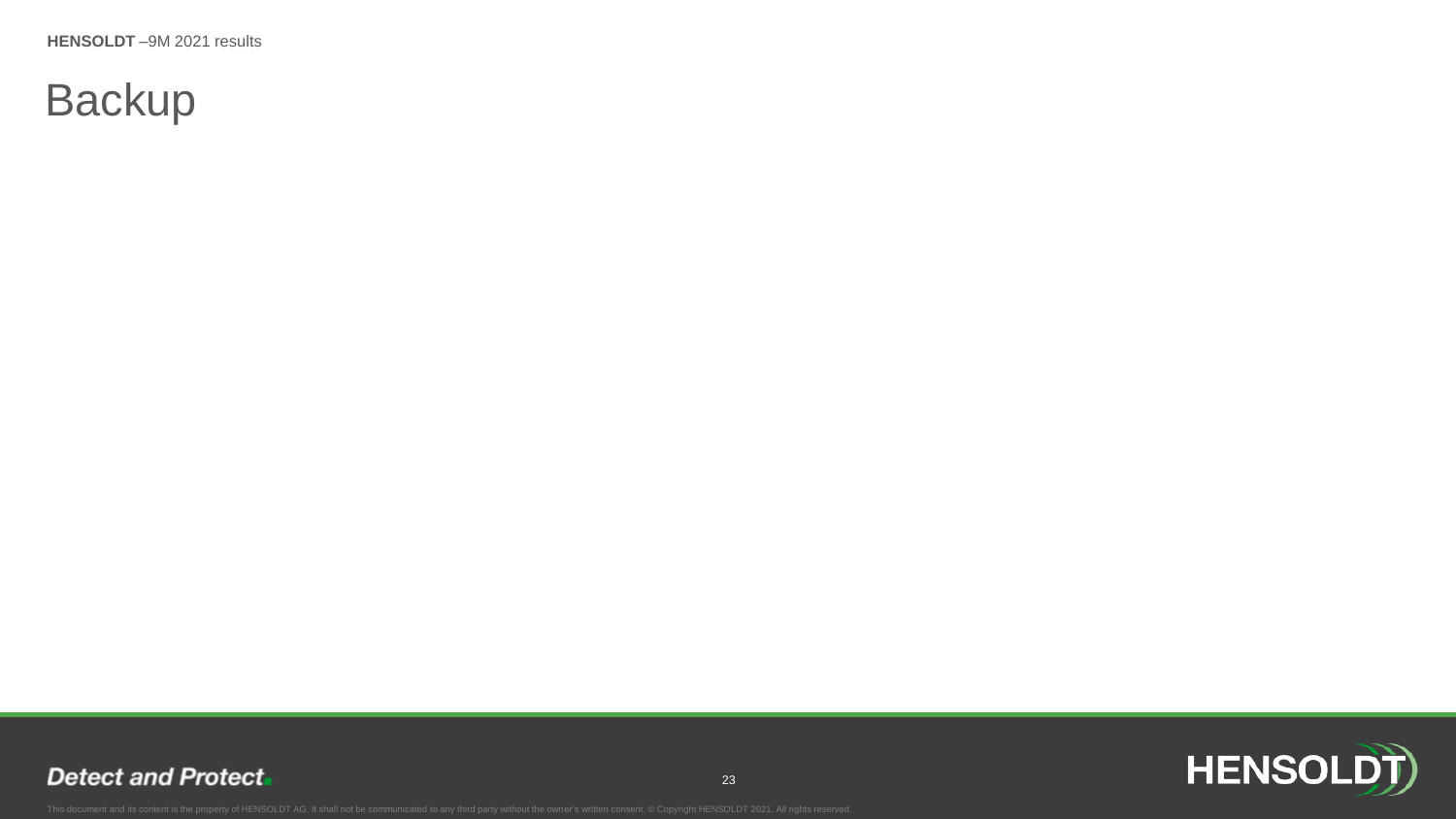# Guidance 2021 and medium term targets confirmed

|                                        | 2021 target                                                                               | 2022 target                                                                                                                                                          | <b>Medium term target</b>                                   |
|----------------------------------------|-------------------------------------------------------------------------------------------|----------------------------------------------------------------------------------------------------------------------------------------------------------------------|-------------------------------------------------------------|
| Book-to-bill ratio(1)                  | $-2x$                                                                                     | >1x                                                                                                                                                                  | >1x                                                         |
| Revenue / revenue growth               | ~5                                                                                        | Mid teens growth                                                                                                                                                     | Mid to high single digit                                    |
| Adj. EBITDA margin <sup>(2)</sup>      | Excl. pass-through revenues<br>>18%<br>with effects from early stage of<br>major projects | recovery to approx. 2019 levels in the medium term<br>excl. pass-through revenues (~€150m) in short term                                                             |                                                             |
| Adj. pre-tax unlevered FCF(3)          | ~70% conversion on adjusted EBITDA                                                        | NWC: stable in absolute terms, thereafter falling slightly as % of revenue<br>Cash tax rate: 2022: 10-12% thanks to use of tax loss carryforwards, medium term 28.3% |                                                             |
| Net leverage <sup>(4)</sup>            | $-2x$                                                                                     | <2x                                                                                                                                                                  |                                                             |
| <b>Dividend</b>                        | Up to 20% of adj. net income<br>to reflect the excellent development                      | Up to 20% of adj. net income                                                                                                                                         | 30-40% of adj. net income                                   |
| <b>Capex and intangible investment</b> | €85-90m p.a.<br>(o/w €50-55m capitalized R&D)                                             |                                                                                                                                                                      | Capex: 2.0-2.5% of revenue<br>Cap. R&D: 2.0-3.0% of revenue |
| D&A (% of revenues)                    | $~14\%$ (o/w IAS38 1-2%) of revenue                                                       |                                                                                                                                                                      |                                                             |

(1) Book-to-Bill ratio is defined as order intake / reported revenue for the relevant period. (2) Adjusted EBITDA is defined as EBIT adjusted for depreciation and amortization (including non-recurring effects on earnings f IPO related costs and other non-recurring effects // reported revenue for the relevant period. (3) Adjusted Pre-Tax Unlevered Free Cash Flow is defined as free cash flow adjusted for non-recurring operating effects as well investing activities as reported in the consolidated cash flow statement.(4) Net financial leverage including lease liabilities, excluding pensions.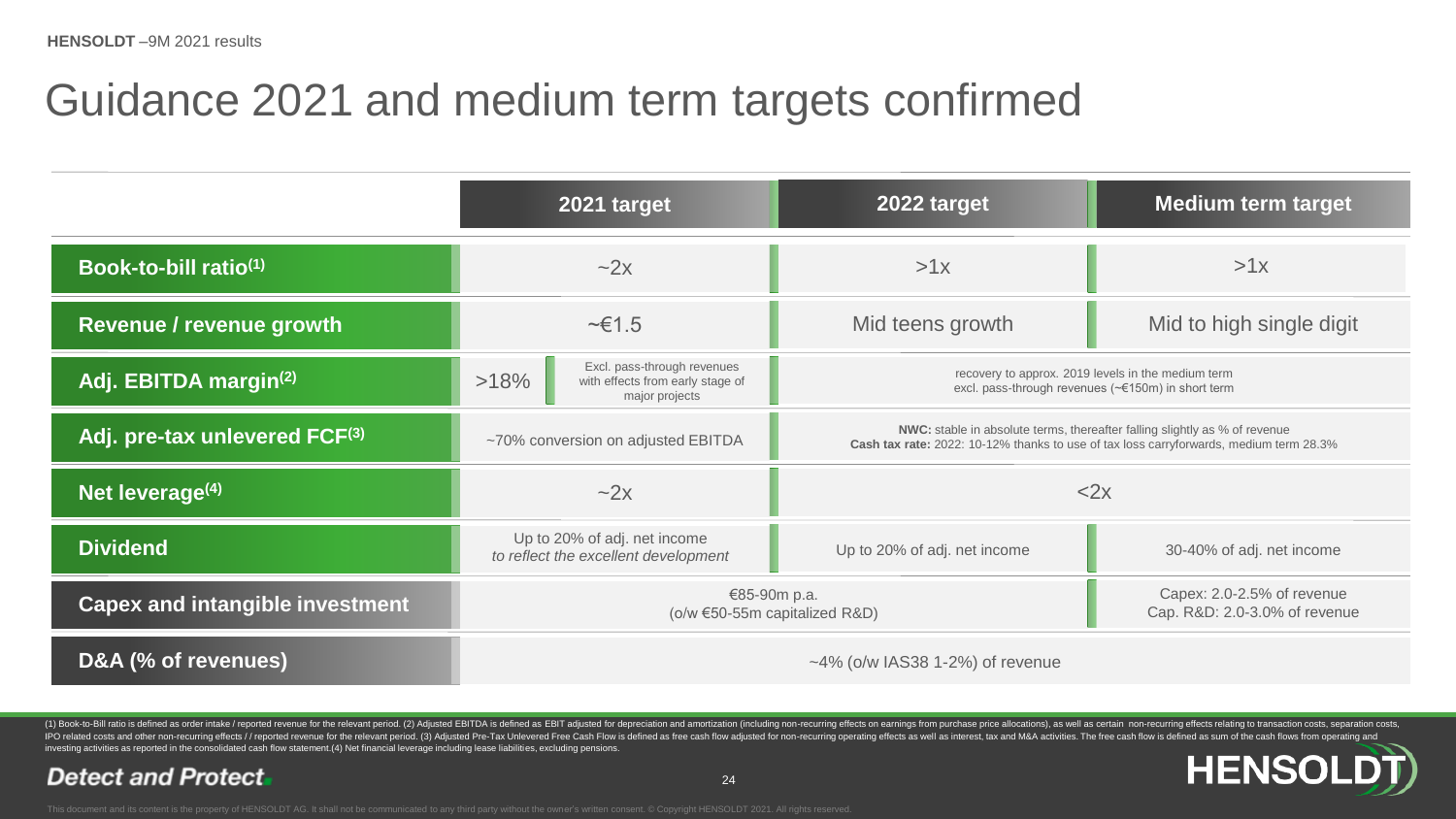# IR Contacts

- **Contact:** Veronika Endres
- **Phone:**  +49 89 51518 2499
- **Email:**  investorrelations@hensoldt.net
- **Internet:**  [www.hensoldt.net](http://www.hensoldt.net/)

### **Contact Contact Reports HENSOLDT** share **Reports**

- **Type of share:**  Bearer shares
- **Stock Exchange:**  Frankfurt Stock Exchange
- **Security reference number:** ISIN DE000HAG0005

- **Financial Reports:** [https://investors.hensoldt.net](http://www.hensoldt.net/)
- **Annual Report:**  [https://annualreport.hensoldt.net](http://www.annualreport.hensoldt.net/)
- **Sustainability Report:** [www.hensoldt.net](http://www.hensoldt.net/)